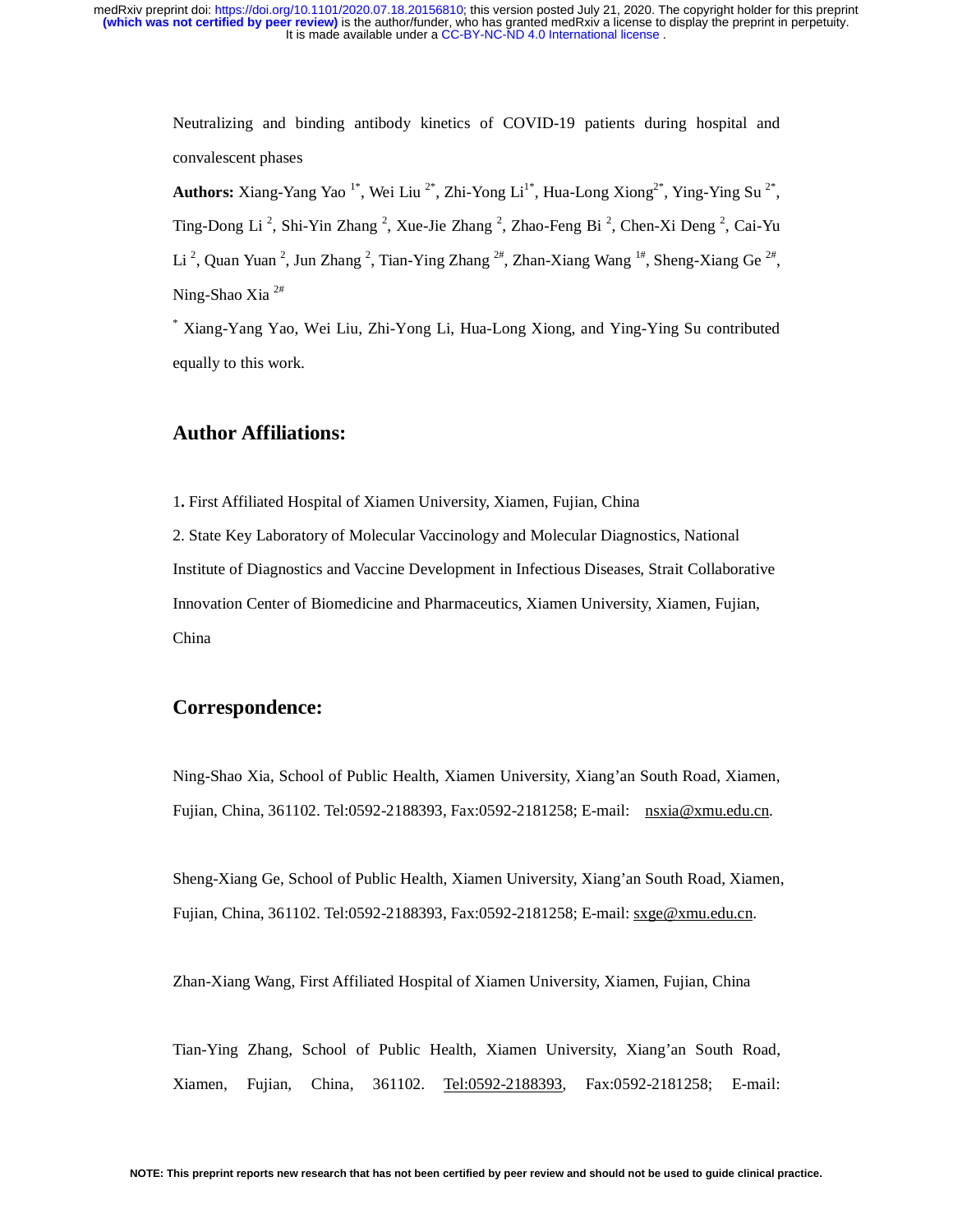tyzhang1003@163.com.

**Keywords:** SARS-CoV-2; antibody kinetics; Binding antibody; neutralizing antibody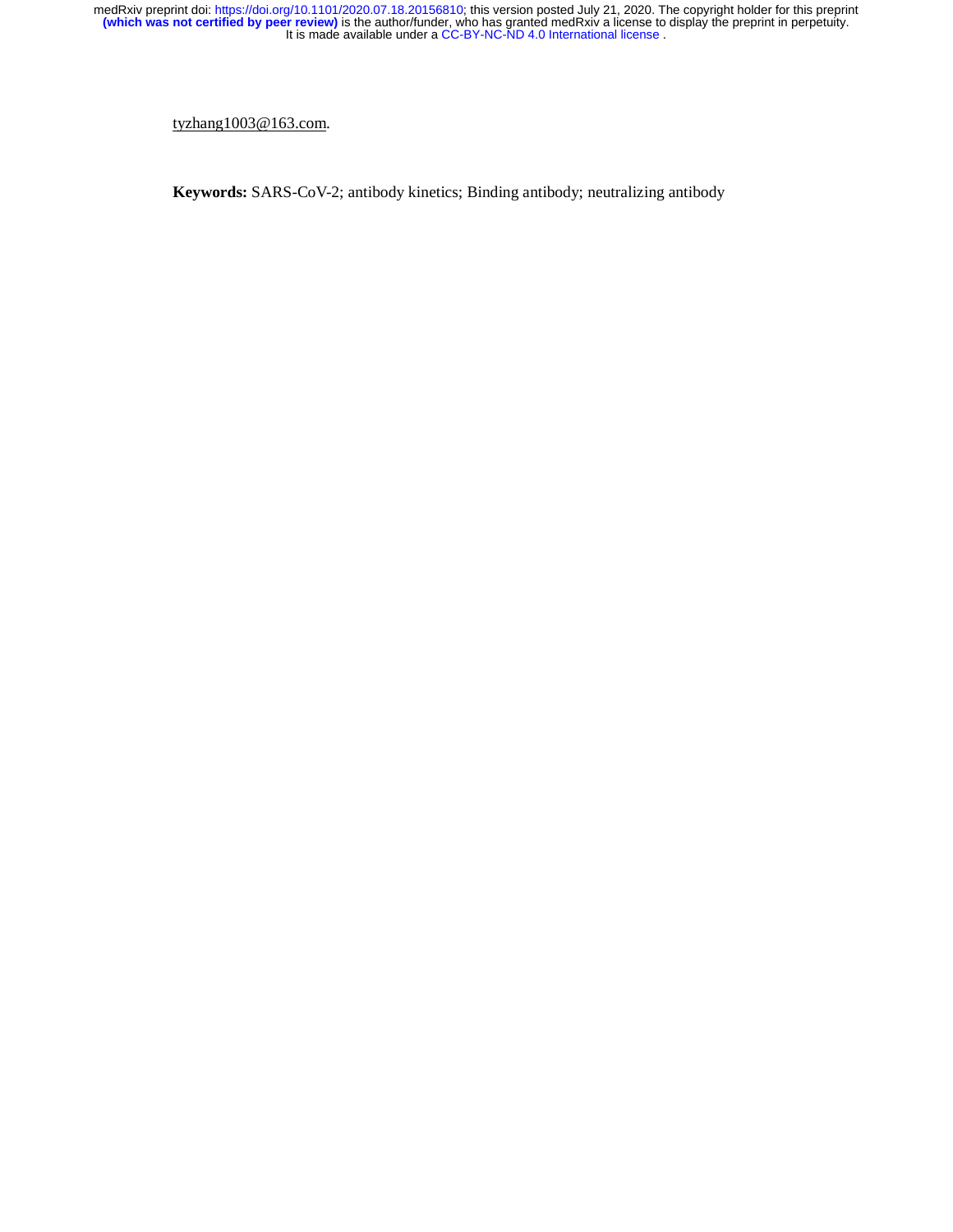# **Abstract**

Knowledge of the host immune response after natural SARS-CoV-2 infection is essential for informing directions of vaccination and epidemiological control strategies against COVID-19. In this study, thirty-four COVID-19 patients were enrolled with 244 serial blood specimens (38.1% after hospital discharge) collected to explore the chronological evolution of neutralizing (NAb), total (TAb), IgM, IgG and IgA antibody in parallel. IgG titers reached a peak later (approximately 35 days postonset) than those of Nab, Ab, IgM and IgA (20~25 days postonset). After peaking, IgM levels declined with an estimated average half-life of 10.36 days, which was more rapid than those of IgA (51.25 days) and IgG (177.39 days). Based on these half-life data, we estimate that the median times for IgM, IgA and IgG to become seronegative are 4.59 (IQR 4.12-5.03), 7.78 (IQR 6.71-9.16) and 42.72 (IQR 33.75-47.96) months post disease onset. The relative contribution of IgM to NAb was higher than that of IgG (standardized β regression coefficient: 0.53 vs 0.48), so the rapid decline in NAb may be attributed to the rapid decay of IgM in acute phase. However, the relative contribution of IgG to NAb increased and that of IgM further decreased after 6 weeks postonset. It's assumed that the decline rate of NAb might slow down to the same level as that of IgG over time. This study suggests that SARS-CoV-2 infection induces robust neutralizing and binding antibody responses in patients and that humoral immunity against SARS-CoV-2 acquired by infection may persist for a relatively long time.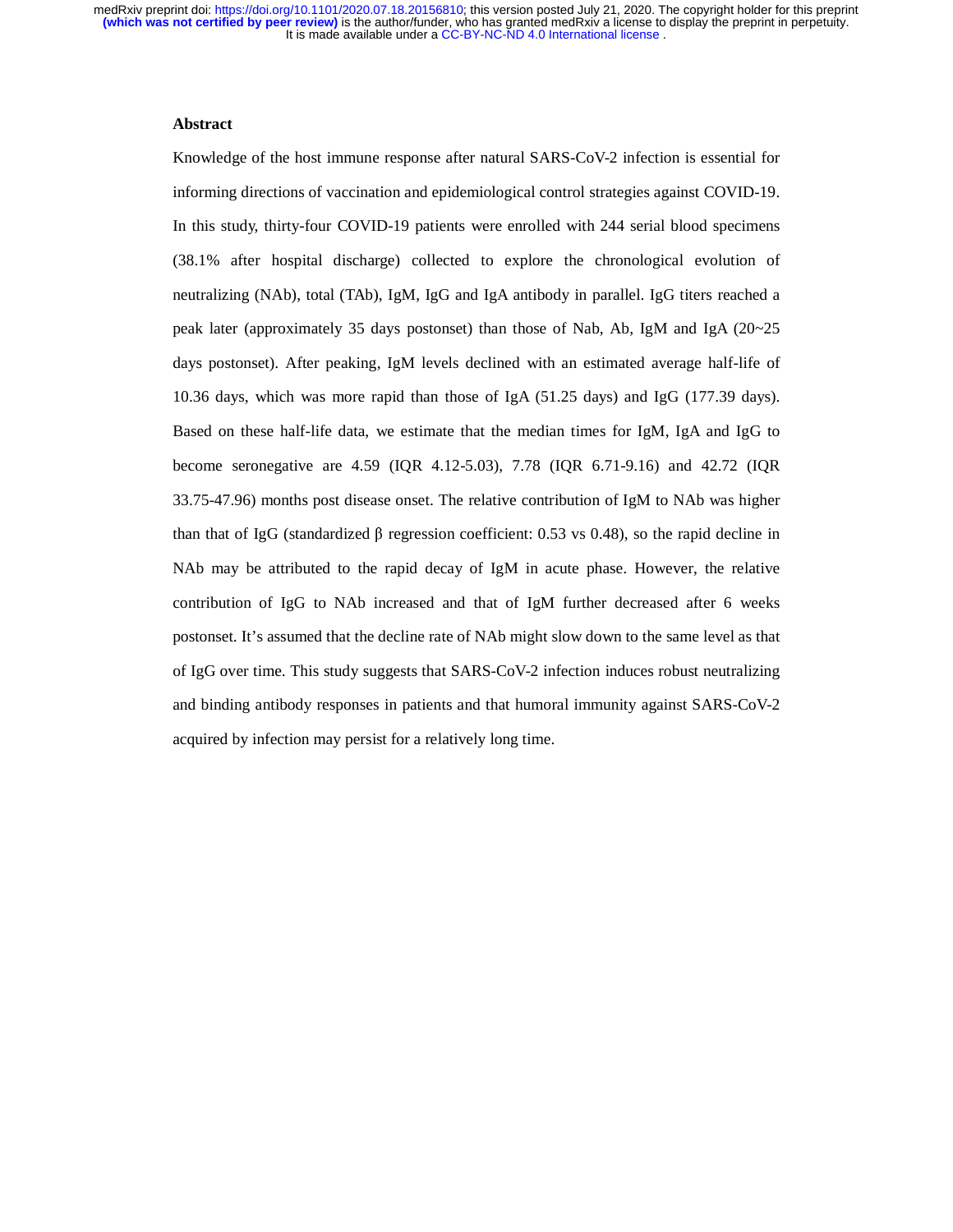# **Introduction**

The pandemic caused by SARS-CoV-2 infection is accelerating worldwide, with more than 100 thousand new cases of COVID-19 per day [1]. As of July 12, 2020, more than 12 million cases and 560,000 deaths globally due to the pandemic have been recorded. SARS-CoV-2 infection can be asymptomatic or cause a wide range of symptoms from mildly symptomatic to severe respiratory failure and death [2, 3]. There are several antiviral drug candidates against SARS-CoV-2 in clinical evaluation; however, none have been proven to be effective [4]. In addition, more than 100 vaccines are being developed, with 13 candidates being evaluated clinically [5].

Knowledge of the host immune response after natural SARS-CoV-2 infection is essential for informing the directions of vaccination and epidemiological control strategies against COVID-19. The immune response to SARS-CoV-2 infection among COVID-19 patients has been characterized by several studies [6-11]. Total antibodies (TAb) are detected first, as early as 7 days post exposure or on the day of onset, and the median seroconversion day is reportedly 9 to 11 days postonset [6, 7]. The IgA response appears to occur slightly earlier than that of IgM and IgG, and seroconversion for IgA, IgM and IgG generally occurs after approximately two or three weeks postonset [6-8, 10]. With regard to neutralizing antibodies (NAb), the seropositivity rate can reach up to 100% within 20 days after disease onset [11]. Recent studies indicated SARS-CoV-2 infection may induce transient nAb response, which raised the concern on NAb against re-infection with SARS-CoV-2 and the duration of vaccine protection[12, 13].

However, the majority of relevant studies have been conducted during hospitalization, and the persistence of binding and neutralizing antibodies against SARS-CoV-2 acquired from natural infection remains unknown. Moreover, the direct comparison and the kinetic correlations between NAb and IgG, IgM and IgA are still unclear, since few studies examine all four isotypes in parallel. In this study, we analyzed the chronological evolution of NAb, TAb, IgG, IgM and IgA to gain a greater understanding of the immune response of COVID-19 patients during both hospital and convalescent phases.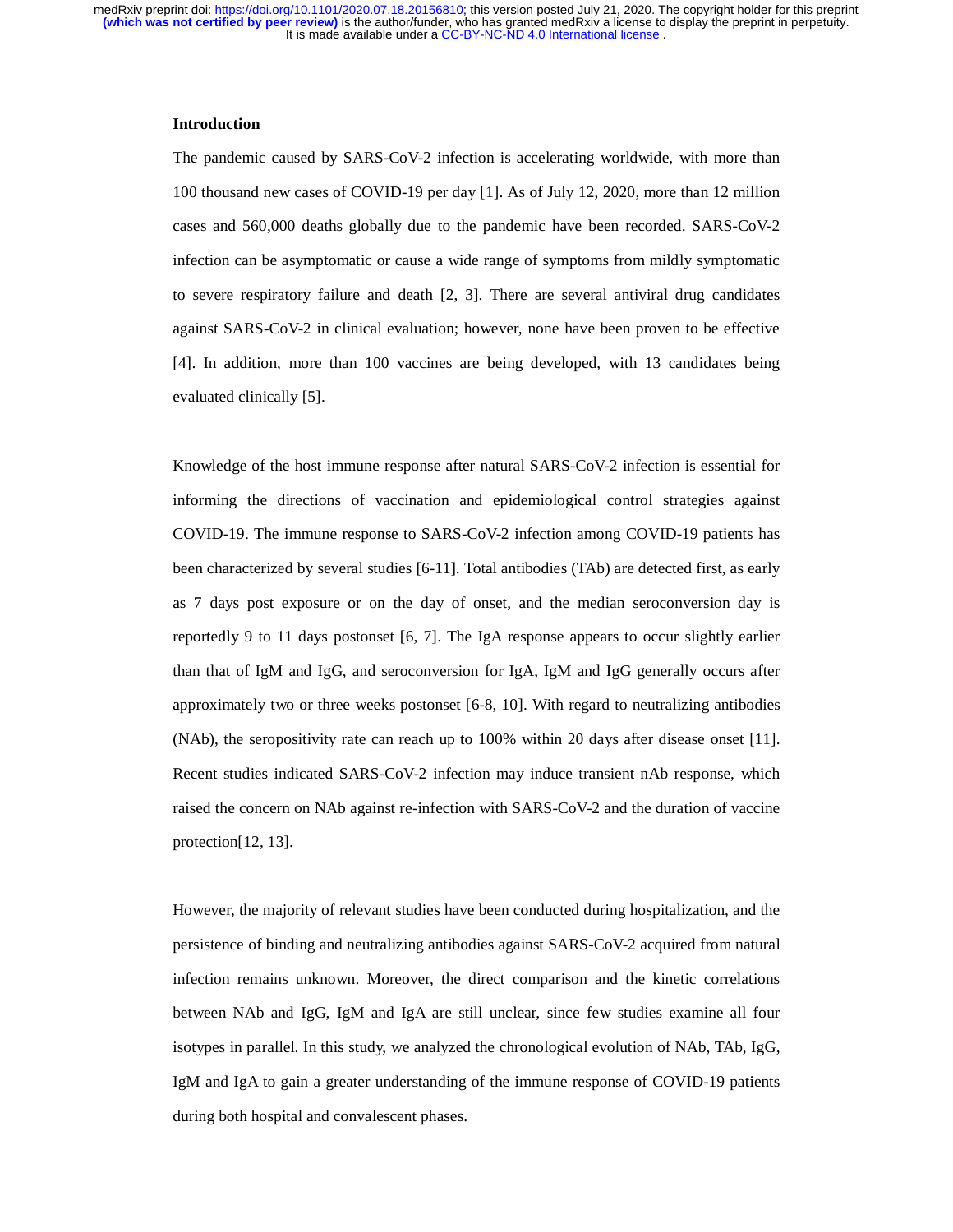### **Methods**

#### **Patients**

Between January 22 and February 13, 2020, 35 patients with real-time RT-PCR (rRT-PCR)-confirmed SARS-CoV-2 infections were admitted to the Xinglin Branch of the First Affiliated Hospital of Xiamen University (the only designated hospital for COVID-19 in Xiamen), China. Among them, 34 (97.1%) subjects who were willing to donate blood samples were enrolled in this study. All patients were followed semimonthly or monthly after discharge, and blood samples were collected for antibody testing. Personal demographic data, date of illness onset, clinical manifestation and disease classification were obtained from medical records in the hospital.

This study was approved by the Medical Ethical Committee of the First Affiliated Hospital of Xiamen University.

### **Pseudovirus-based neutralization assay**

The neutralizing activity of serum samples was measured by a previously reported pseudovirus-based neutralization assay, by which the determined neutralizing titers of serum collected from COVID-19 patients correlated well with those according to a live SARS-CoV-2 virus neutralization assay [14]. Briefly, after heat inactivation at 56  $\Box$  for 30 min, serum samples were serially diluted twofold, starting from 10-fold dilutions, after which the dilutions were mixed with an equal volume of VSV-SARS-CoV-2-Sdel18 virus (MOI=0.05). All serum samples and viruses were diluted with Dulbecco's Modified Eagle Medium (Sigma-Aldrich, St Louis, MO, USA) supplemented with 10% fetal bovine serum (GIBCO, Langley, OK, USA). After incubation at 37 °C for 1 hour, 100 μL of the mixture for each dilution was added in duplicate to a cell culture plate previously seeded with BHK21-hACE2 cells, followed by incubation for 12 hours at 37 °C in a humidified atmosphere with  $5\%$  CO<sub>2</sub>. Fluorescence images were obtained using an Opera Phenix (PerkinElmer), and GFP-positive infected cells in each well were quantified by the Columbus system (PerkinElmer). The rate of reduction (%) in infection was calculated compared to a control not treated with serum and graphed using GraphPad Prism 8.0 (GraphPad Software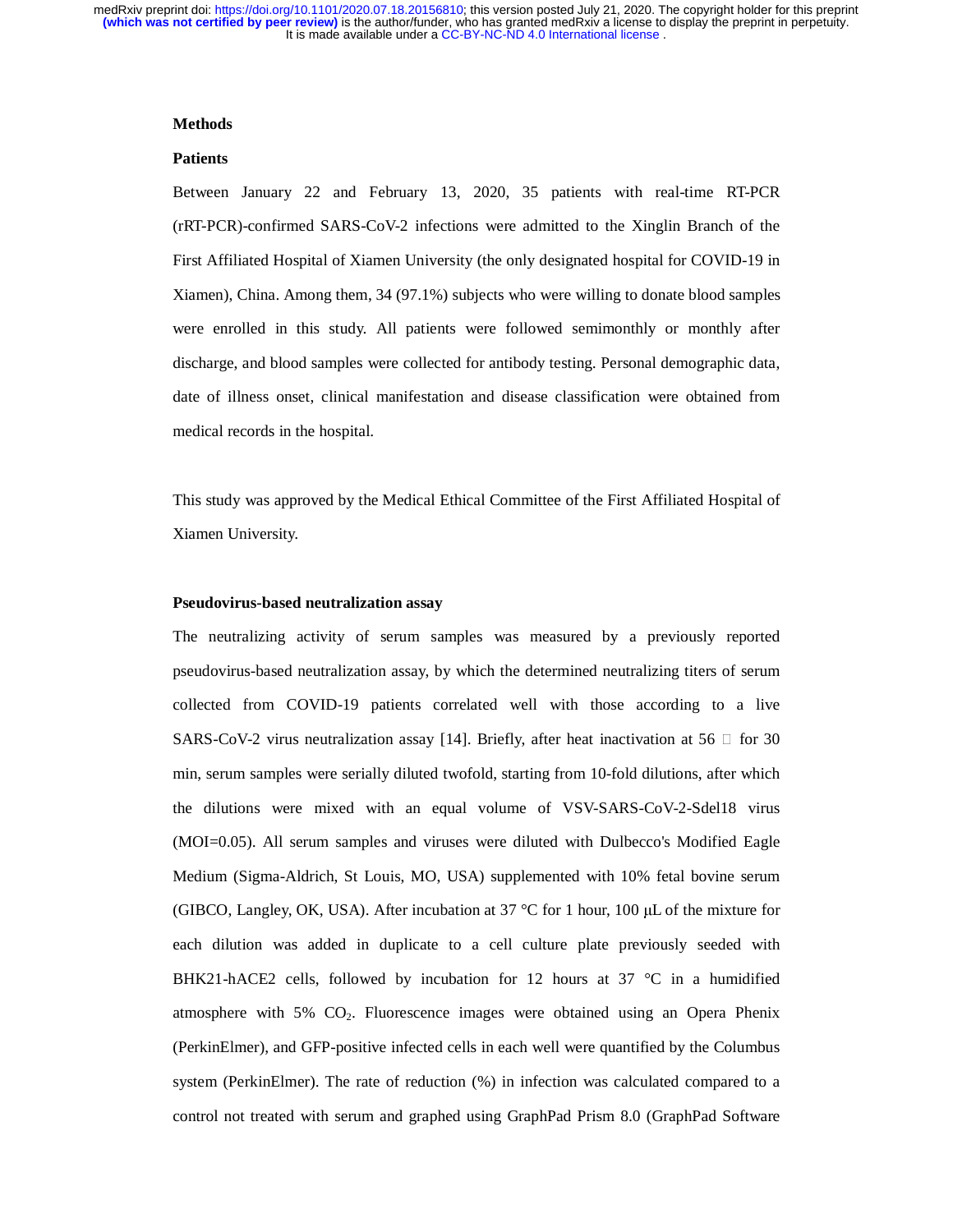Inc., San Diego, California, USA) versus the log of the reciprocal serum dilution. A sigmoidal dose response curve with a variable slope was then generated to determine the 50% neutralization titer ( $NT_{50}$ ), i.e., the serum dilution at which a 50% reduction in infection was observed. In this study, NT<sub>50</sub> was used as the titer of serum NAb, and samples with NT<sub>50</sub>  $\geq$  50 were considered NAb positive.

### **Binding antibody testing**

TAb, IgG, IgM and IgA against the receptor-binding domain (RBD) of the SARS-CoV-2 spike protein in the sera of COVID-19 patients were tested using commercially available enzyme-linked immunosorbent assay (ELISA) kits, which were manufactured by Beijing Wantai Biological Pharmacy Enterprise Co., Ltd. (Beijing, China). The double-antigen sandwich method and μ-chain capture method were employed to assess TAb and IgM, respectively; indirect immunoassay was used for IgG and IgA. The excellent performance of the kits for detecting TAb and IgM supplied by Wantai has been reported in many studies [6, 7, 15]. All assays were carried out according to the manufacturer's instructions. Briefly, 100 μ<sup>L</sup> of sample was used for TAb testing, and 10 μL of sample was added to a microwell plate preloaded with 100 μL of sample diluent for the detection of IgM, IgG and IgA. The microplate was incubated at 37  $\Box$  for 30 min and washed 5 times with washing buffer; 100  $\mu$ L of enzyme reagent was then added and incubated at  $37 \Box$  for 30 min, followed by another 5 washes. Next, 100 μL of chromogenic substrate was added, and color was developed by incubation at 37  $\Box$  for 15 min; the reaction was terminated by the addition of 50  $\mu$ L of 2 M H2SO4. Optical density (OD) at 450 nm with 630 nm as a reference was measured, and samples with OD values for a given antibody assay greater than or equal to the cut-off value were determined to be positive for that antibody.

The antibody titer was further determined for samples with positivity for any antibody. Samples were twofold serially diluted with phosphate-buffered saline (pH  $7.0$ ) with 20% (v/v) newborn bovine serum, and the twofold dilution set was retested. The greatest dilution of the sample with a positive result was determined, and the antibody titer for this sample was defined as follows: the OD value at this greatest dilution divided by the cut-off value and then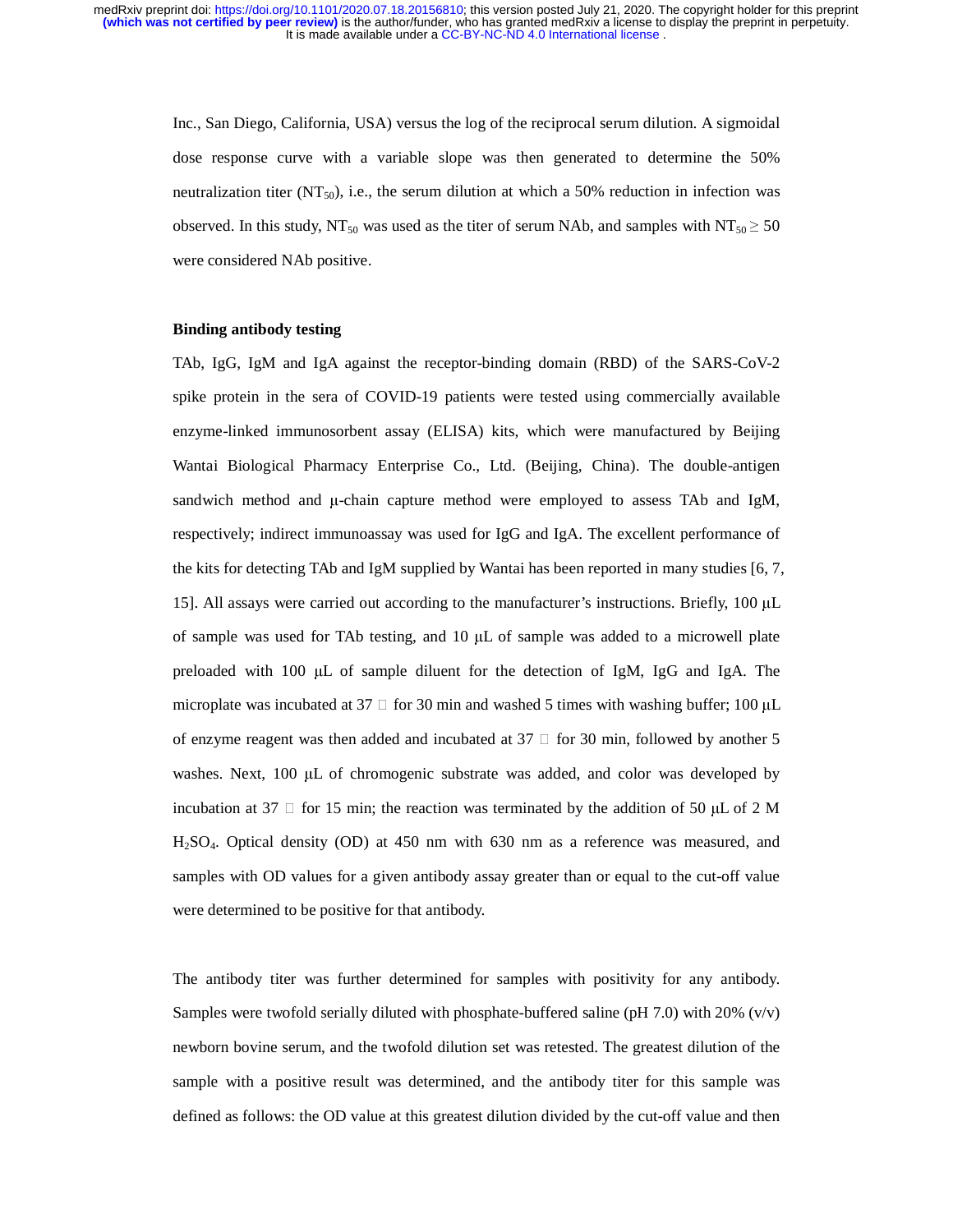multiplied by this dilution factor.

### **Statistical analysis**

After log transformation, lognormal distribution was used to simulate NAb, Tab, IgG, IgM, and IgA titers against the time postonset. Pearson coefficients of correlation were calculated to relate NAb titers with those of IgM, IgG and IgA at different times after disease onset. Standardized regression coefficients were obtained to examine the independent contributions of IgM, IgG and IgA toward NAb. The temporal change in antibody levels for each patient were calculated by dividing the log-transformed titer difference of two samples collected at adjacent time points by the time interval, except when both samples were negative. For each type of antibody, the mean temporal change in all patients every 5 days against the time postonset was plotted and simulated by four-parameter logistic (4-PL) regression. The value of the intersection of the x-axis and 4-PL curve was deduced as the mean time when a given antibody reached its peak level (the mean of temporal change equaled zero), and the bottom of the 4-PL curve was considered the plateau of the antibody decay. The peak times with peak levels of antibodies were analyzed in participants who donated at least 6 blood samples. All statistical analyses were conducted using SAS 9.4 (SAS Institute, Cary, NC, USA), and graphs were drawn with GraphPad Prism 8.0 (GraphPad Software Inc., San Diego, California, USA).

### **Results**

### **Patient Characteristics**

A total of 34 (97.1%, 34/35) patients admitted to the hospital before February 13 were included in this study. As shown in table 1, the median age was 52 (IQR 38, 67), and 58.8% were male. The median duration from onset to hospitalization was 3 days (IQR 2, 6). The majority of patients had fever (76.5%) on admission; cough was the second most common symptom (35.3%). All patents exhibited abnormalities on chest CT. The illness was severe or critical in four patients (11.8%). All patients recovered and were discharged from the hospital before March 3, with a median time from onset to discharge of 23 days (IQR 18, 28). The median follow-up time was 57 days (range 17, 98).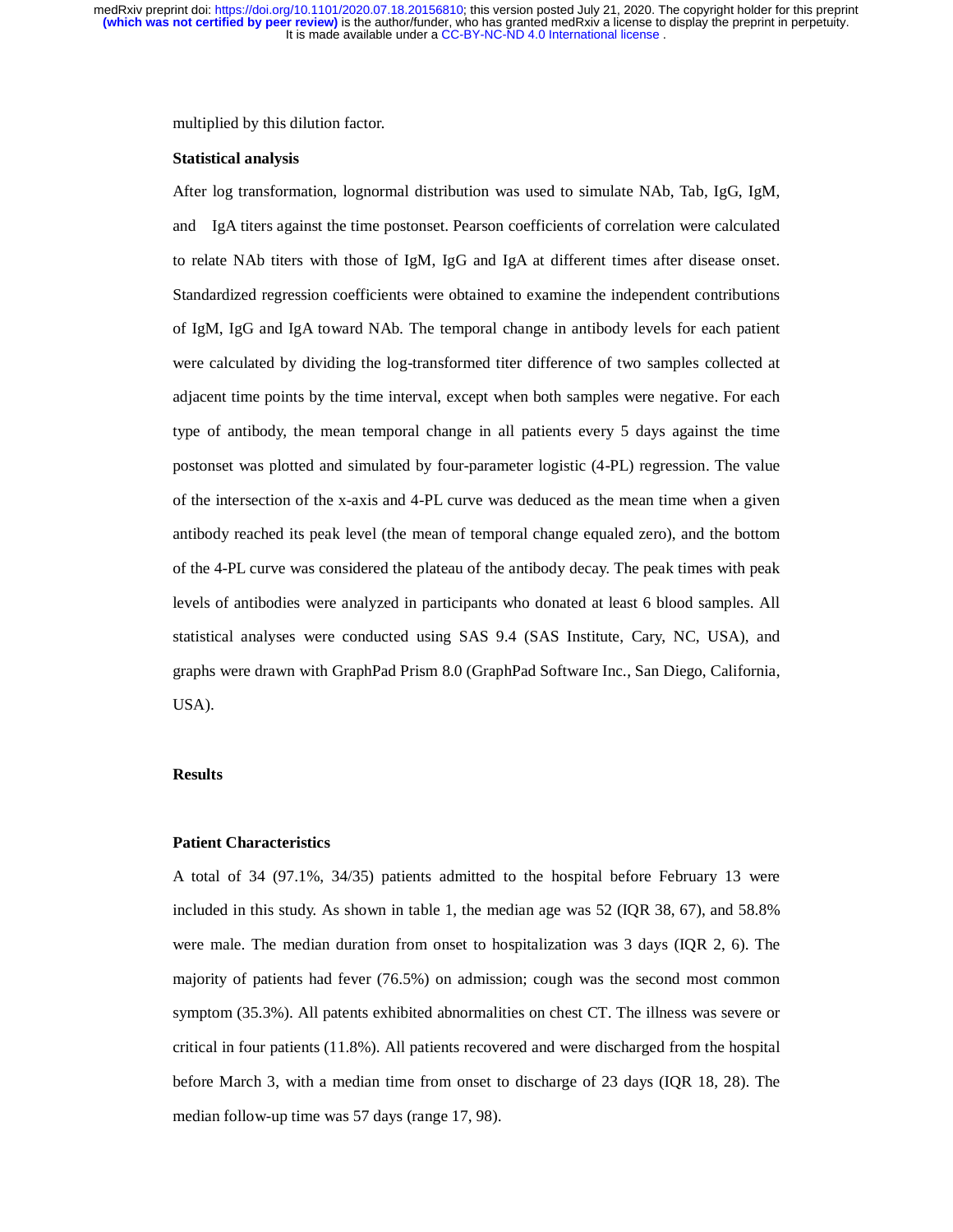It is made available under a [CC-BY-NC-ND 4.0 International license](http://creativecommons.org/licenses/by-nc-nd/4.0/) . **(which was not certified by peer review)** is the author/funder, who has granted medRxiv a license to display the preprint in perpetuity. medRxiv preprint doi: [https://doi.org/10.1101/2020.07.18.20156810;](https://doi.org/10.1101/2020.07.18.20156810) this version posted July 21, 2020. The copyright holder for this preprint

#### **Antibody response against SARS-CoV-2**

In total, 244 serial blood specimens were collected from 34 COVID-19 patients (median 8 samples for each patient), with 93 (38.1%) collected after hospital discharge. The responses of NAb, TAb, IgG, IgM and IgA against SARS-CoV-2 are depicted in Figure 1 (the antibody response for each patient is illustrated in Supplementary Figure 1). For each type of antibody, seroconversion occurred in all patients. Before seroconversion, the most recent sample with negative results for NAb, TAb, IgG, IgM and IgA was collected at days 14, 8, 13, 10 and 15 postonset, respectively. Of 77 specimens collected within the first 15 days after onset, 60 (77.92%), 73 (94.81%), 62 (80.52%), 68 (88.31%) and 66 (85.71%) tested positive for NAb, TAb, IgG, IgM and IgA, respectively. No antibody reversion was observed in any patient during the study period, except that IgM in 3 patients became seronegative at days 35, 48 and 54 after onset.

#### **Dynamics of antibodies against SARS-CoV-2**

After the onset of illness, antibody tests became positive, and titers increased sharply (Figure 2 and Table 2). The levels of IgM increased most rapidly, followed by TAb, IgG and NAb; IgA titers increased most slowly. Within the first 5 days postonset, the titers of IgM, TAb, IgG, NAb and IgA increased by 2.75 (0.44  $log_{10}$ ), 2.09 (0.32  $log_{10}$ ), 1.91 (0.28  $log_{10}$ ), 1.78 (0.25  $log_{10}$ ) and 1.48 (0.17  $log_{10}$ ) times per day, respectively, followed by slower growth. NAb (24.18 days postonset), TAb (23.59), IgM (21.96) and IgA (20.47) reached peak levels at similar times, whereas IgG levels peaked much later (34.49 days postonset). Among peak titers ( $log_{10}$ ), IgM was highest (median 3.36, IQR 2.95-3.74), followed by NAb (median 3.03, IQR 2.86-3.69), TAb (median 2.95, IQR 2.72-3.45) and IgG (median 2.12, IQR 1.66-2.38), with IgA being the lowest (median 1.25, IQR 1.06-1.49) (Table 2).

During the study period, the decay speeds were different for each type of antibody (Figure 2 and Table 2). IgM levels declined the fastest, with a half-life of 10.36 days, followed by IgA (51.25 days) and IgG (177.39 days) levels. The predicted median times for IgM, IgA and IgG antibodies to become seronegative were 4.59 (IQR 4.12-5.03), 7.78 (IQR 6.71-9.16) and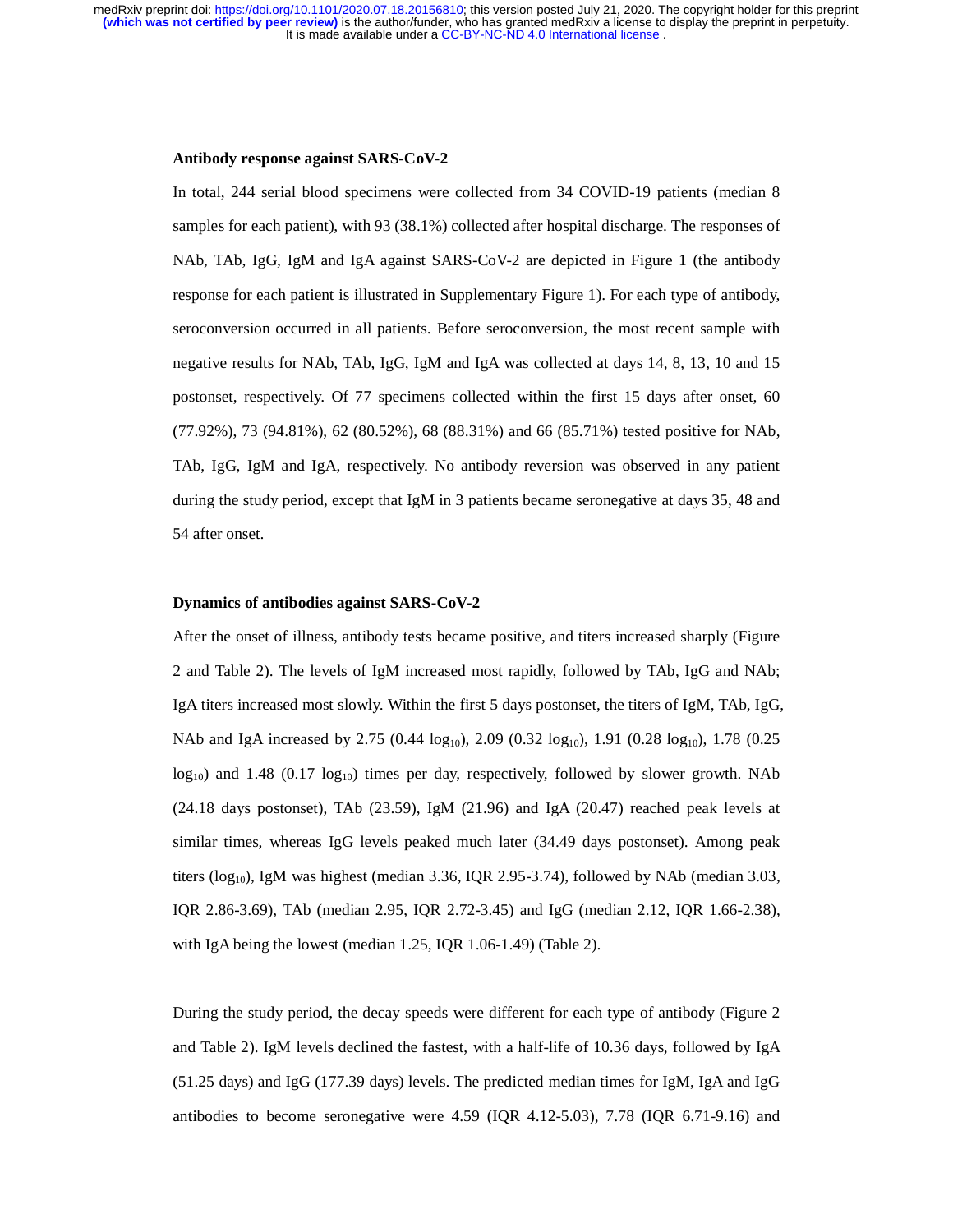It is made available under a [CC-BY-NC-ND 4.0 International license](http://creativecommons.org/licenses/by-nc-nd/4.0/) . **(which was not certified by peer review)** is the author/funder, who has granted medRxiv a license to display the preprint in perpetuity. medRxiv preprint doi: [https://doi.org/10.1101/2020.07.18.20156810;](https://doi.org/10.1101/2020.07.18.20156810) this version posted July 21, 2020. The copyright holder for this preprint

> 42.72 (IQR 33.75-47.96) months post disease onset. As a mixture of IgG, IgM and IgA, NAb and TAb declined faster than IgG and slower than IgM during the observed period.

#### **Correlations between neutralizing and binding antibodies**

As shown in Tables 3 and 4, significant correlations between NAb and IgG, IgM and IgA were observed, with the highest correlation coefficient between NAb and IgM  $(r=0.71,$ 95%CI: 0.64, 0.77, p<0.001), followed by IgG (r=0.59, 95%CI: 0.50, 0.67, p<0.001) and IgA  $(r=0.37, 95\%$ CI: 0.25, 0.48, p<0.001). The relative contribution of IgM to NAb was higher than that of IgG (standardized β regression coefficient: 0.53 vs 0.48). Because IgM declined more rapidly than did IgG, the relative contribution of IgG to NAb increased after 6 weeks postonset, though the relative contribution of IgM further decreased. The relative contribution of IgM to TAb was higher than that of IgG during the early stage of the disease; however, the relative contribution of IgG was higher than that of IgM six weeks later.

#### **Discussion**

The present study describes the kinetics of neutralizing and binding antibodies against SARS-CoV-2 during the acute and early convalescent phases of COVID-19 in parallel. Approximately two weeks after illness onset, all types of antibodies had seroconverted, with antibody titers rising sharply. In the early phase, titers of NAb, TAb and IgG on average doubled daily; IgM titers tripled almost daily, and IgA titers increased by an average of 1.5 times per day. The titers of IgG reached a peak later (approximately 35 days postonset) than those of the other antibodies (20-25 days postonset), with IgM decaying with an average half-life of 10.36 days, which was more rapid than IgA (51.25 days) and IgG (177.39 days). Based on these half-life data, we estimate that IgG will last for at least 3.5 years in half of patients, which is similar to the results obtained from patients infected by SARS-CoV-1 [16].

As a respiratory pathogen, SARS-CoV-2 can stimulate a robust response of IgA in infected patients [10, 17]. Yu et al [10] reported that the levels of specific IgA are significantly higher than those of IgM in patients with COVID-19. In our study, we also observed that IgA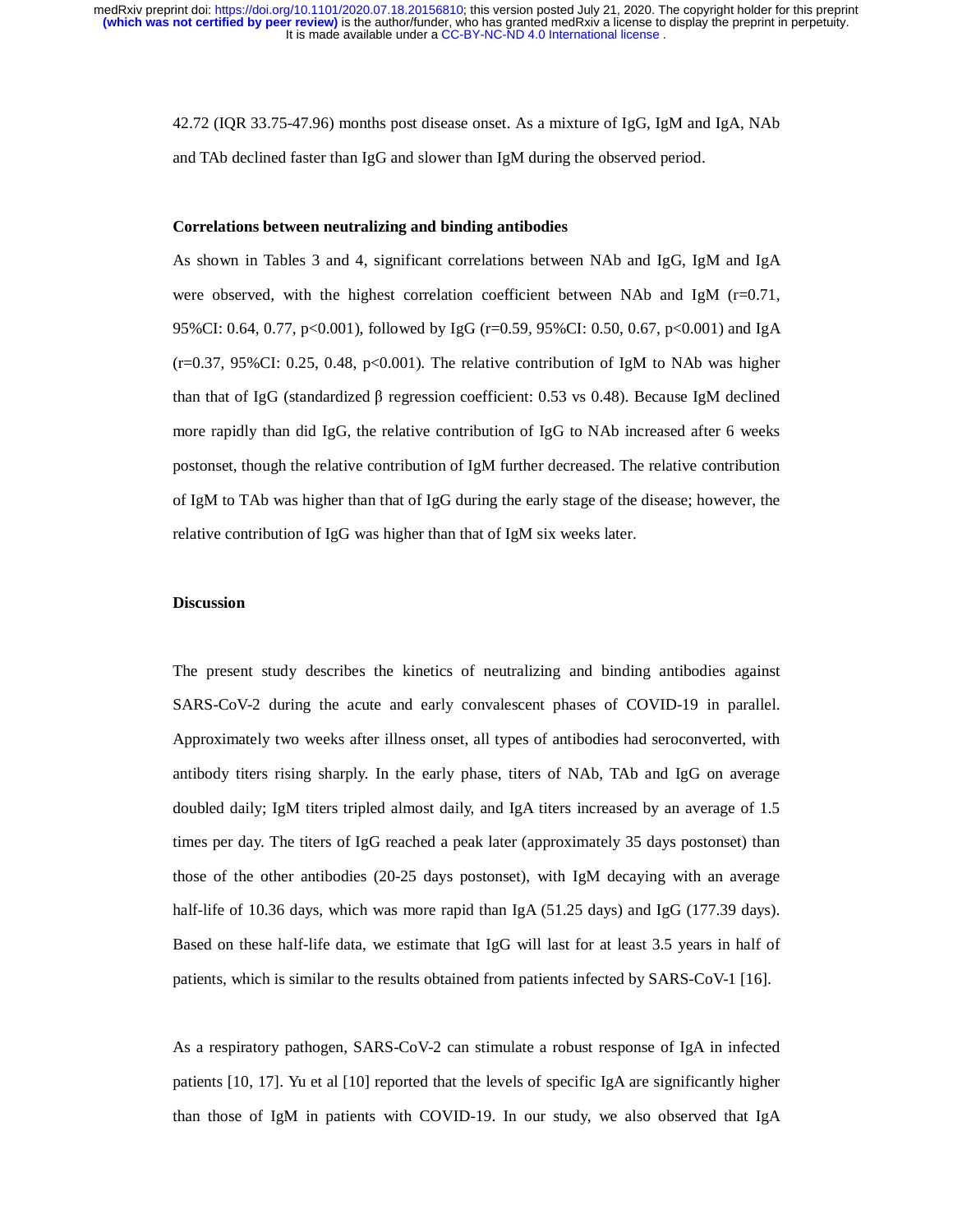seroconversion occurred in all patients (Figure 1 and Supplementary Figure 1); however, the response of serum IgA was weaker when compared to IgM and IgG. Among serum IgM, IgG and IgA, the levels of IgA increased most slowly, with the lowest peak titers (Figure 2 and Table 2). In addition, IgA exhibited a weaker correlation with NAb and TAb than did IgG and IgM (Table 3), and almost no relative contribution of IgA to NAb and TAb was observed (Table 4). The above results indicate that the abundance of IgA in the serum of infected individuals is less than that of IgG and IgM. The inconsistency between the results of this study and those of Yu et al may be due to the different assays used.

For many viruses, the specific IgM induced by primary infection play an important role in neutralization [18, 19], though the neutralizing capacity of serum IgM against SARS-CoV-2 is still unknown and needs to be investigated. In this study, multiple regression analysis for the association between NAb versus IgG, IgM and IgA was conducted, and standardized <sup>β</sup> regression coefficients were employed to evaluate the relative contributions of IgG, IgM and IgA to NAb. The results indicate that the neutralizing activities of sera mainly derive from IgG and IgM. In addition, the relative contributions of IgM were greater than those of IgG after 2 weeks post illness onset during the study period (Table 4). Although the rapid decline in IgM with a higher decay speed than IgG indicates that the relative contribution of IgM to TAb reactivity is less than that of IgG after 6 weeks postonset, IgM still contributed more to neutralizing activity than does IgG in this period. The findings demonstrate that IgM have an important role in serum neutralization activity during the early convalescent phase. Indeed, it is very important to screen convalescent plasma with high neutralization titers for convalescent plasma therapy, which has been reported as a potential effective treatment for COVID-19 [20]. When a high-throughput serological immunoassay, as opposed to a neutralization assay, is required to scale up convalescent plasma production, an assay detecting IgG and IgM simultaneously will be more suitable than detection of IgG or IgM alone. In this study, a higher correlation between TAb and NAb  $(r=0.47)$  than between NAb and IgG  $(r=0.39)$  was found, as well as between NAb and IgM  $(r=0.36)$ , in samples collected after 6 weeks postonset (Supplementary Figure 2).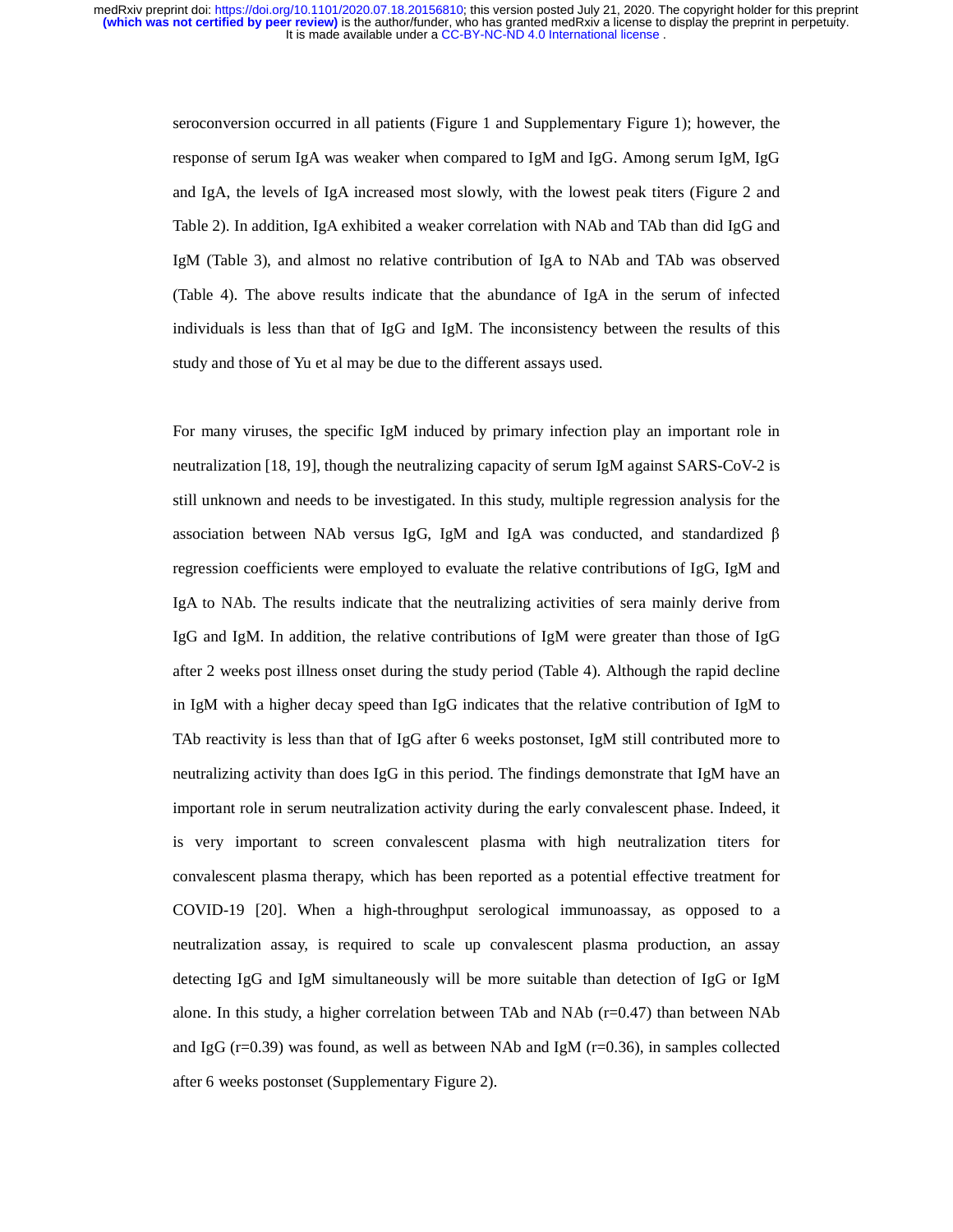> The duration of immunity acquired by infection is an important public health concern and a critical issue for the herd immunity required to prevent and control COVID-19 [21-23]. Recent studies reported that NAb in a certain proportion of recovered COVID-19 patients became negative shortly after disease onset [12, 13]. Short immunity duration may result in annual SARS-CoV-2 outbreaks [21] and also raise widespread concern about the duration of vaccine protection against COVID-19. Based on the estimated decay speeds in this study, we predict that IgG in half of patients will persist for more than 3.5 years (Table 2). Among patients with SARS-CoV-1 and MERS-CoV infection, the decay of antibodies were slowed over time [16, 24, 25]. Therefore, the median IgG duration of 3.5 years is probably an underestimation of the mean decay speed during the early convalescent phase. In the acute infectious period, IgM play an important role in neutralizing activity, so recent studies observed rapid decline in NAb may be attributed to the rapid decay of IgM. It may be not appropriate to use data collected in the early convalescent phase to predict the persistence of NAb. Once IgM become negative, the neutralizing activity of serum will mainly derive from IgG, and the rate of decline of NAb will be the same as that of IgG. As described by Cao et al, the titers of IgG and NAb correlate significantly among patients who recovered from SARS-CoV-1 infection during a 3-year follow-up period  $(r=0.9)$  [24]. The data from the present cohort suggest that immunity against SARS-COV-2 in infected individuals will last for several years (more than 3.5 years), which is similar to the duration of the immune response against SARS-CoV-1 infection (at least 3 years) [24].

> There are some limitations that should be noted in this study. First, the sample size of 34 patients was small. However, only 35 patients were admitted to our hospital during the study period, and 97.1% of them were enrolled. Second, majority of subjects exhibited mild illness, and only 4 severe/critical cases and no asymptomatic individuals were included. The antibody kinetics of severe/critical and asymptomatic patients likely differ from those observed in this study. Third, due to the convenient collection of blood samples, the sample numbers of each patient varied widely among all patients, and the majority of samples were collected from week 2 to week 4 after illness onset (Supplementary Figure 3). Finally, the follow-up time was short (from 17 to 98 days after onset), and the duration of specific antibodies was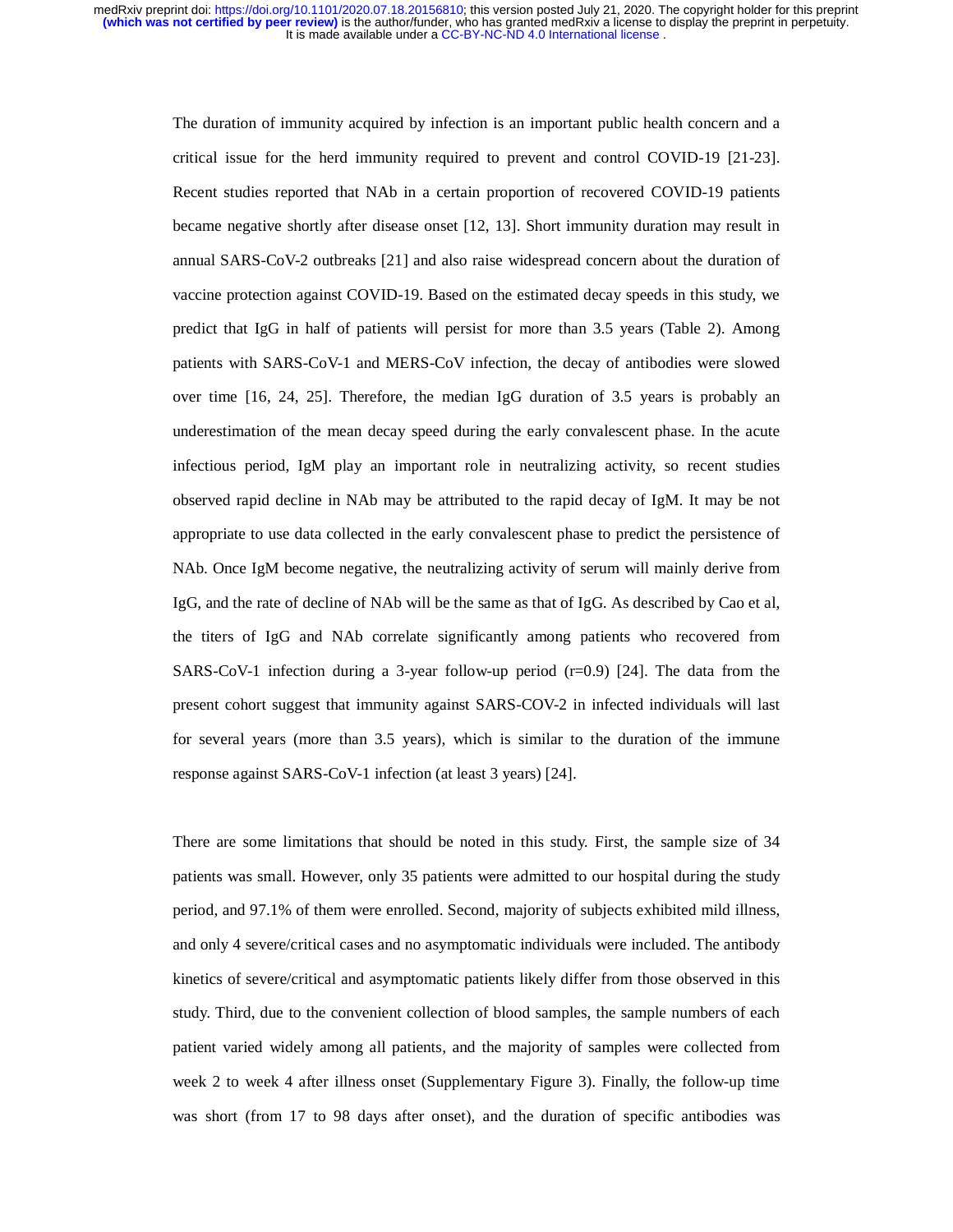> estimated only based on the mean rate of decline during the early convalescent phase. The real lasting duration of immunity against SARS-CoV-2 in COVID-19 patients needs to be further investigated in the future with cohort follow-up for several years.

> In conclusion, this study suggests that SARS-CoV-2 infection induces robust neutralizing and binding antibody responses in all patients. The mean peak time for IgG was longer than that of IgM and IgA, and the titer of serum IgA was significantly lower than that of IgM and IgG. IgM may play an important role in neutralization during the early convalescent phase, but the contributions of IgG to NAb will increase with the rapid decay of IgM over time. Most importantly, humoral immunity against SARS-CoV-2 acquired by infection is predicted to persist for a relatively long time (at least more than 3.5 years).

# **Funding:**

This work was supported by Xiamen Science and Technology Major Project [Grant number: 3502Z2020YJ01 to SX G and 3502Z2020YJ05 to ZX W].

# **Conflict of interests:**

No competing interests was declared.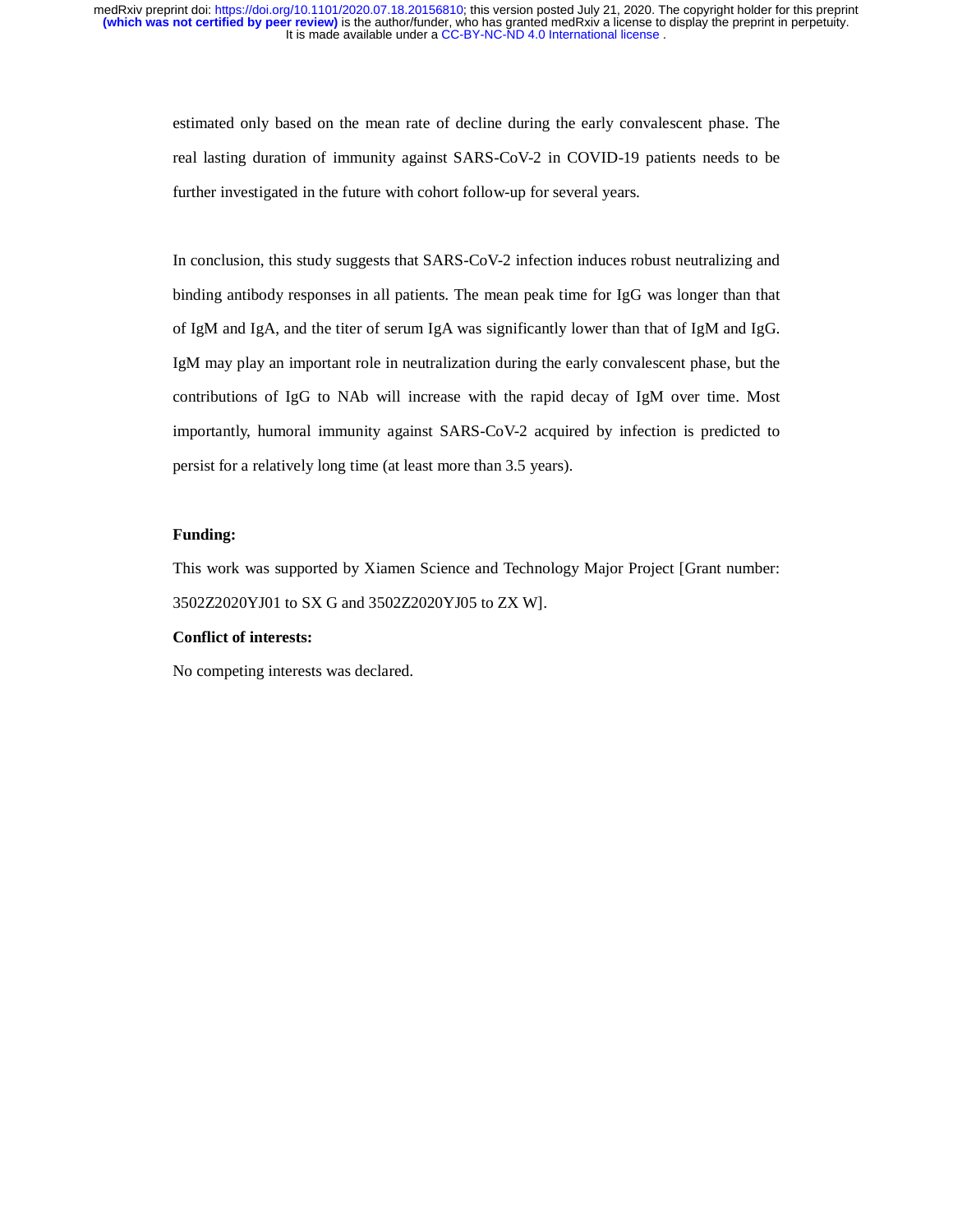# **References**

- 
- 
- 2. Guan WJ, Ni ZY, Hu Y,<br>China. The New Englan<br>3. Yang R, Gui X, Xiong<br>Asymptomatic vs Symp<br>network open 2020; 3(5<br>4. Baden LR, Rubin EJ. C<br>journal of medicine 202<br>5. https://www.who.int/pu<br>nes<br>2hao J, Yuan Q, Wang<br>novel c 2. Ghina. The New England journal of medicine 2020; 382(18): 1708-20.<br>
2. Yang R, Gui X, Xiong Y. Comparison of Clinical Characteristics of Patients with<br>
Asymptomatic vs Symptomatic Coronavirus Disease 2019 in Wuhan, Chin Example 1820 Martin England Journal of Maria Processions of Clinical Characteristics of Maymptomatic vs Symptomatic Coronavirus Disease 2019 in Wuhar<br>network open 2020; 3(5): e2010182.<br>Baden LR, Rubin EJ. Covid-19 - The Se
- 

- 3. Yang R, Gui X, Symptomatic Coronavirus Disease 2019 in Wuhan, China. JAMA<br>
1. Baden LR, Rubin EJ, Covid-19 The Search for Effective Therapy. The New England<br>
1. Baden LR, Rubin EJ, Covid-19 The Search for Effective Asymptomate vs Symptomate Coronavirus Coronavirus Coronavirus Coronavirus Disease 2019<br>
Astelen LR, Rubin EJ, Covid-19 - The Search for Effective Therapy. The New England<br>
iournal of medicine 2020; 382(19): 1851-2.<br>
https: Baden LR, Rubin EJ. Covid-19 - The<br>journal of medicine 2020; 382(19): 18<br>https://www.who.int/publications/m/i<br>nes<br>Zhao J, Yuan Q, Wang H, et al. An<br>novel coronavirus disease 2019. Clin<br>the Infectious Diseases Society of An 4. Baden Letter The European respiratory journal of medicine 2020, 382(19): 1851-2.<br>
5.<br>
https://www.who.int/publications/m/item/draft-landscape-of-covid-19-candidate-vacci<br>
1988<br>
2. Zhao J. Yuan Q. Wang H. et al. Antibody Jaman of meantain and protect of the medicine internal internal mesons.<br>
That a J, Yuan Q, Wang H, et al. Antibody<br>
novel coronavirus disease 2019. Clinical int<br>
the Infectious Diseases Society of America<br>
Lou B, Li TD, Zh 6.<br>5.<br>7.<br>8.<br>9. https://www.who.int/publications/mass.com/states/mass.com/states/m/item/draft-landscape-of-covid-coronavirus diseases 2019. Clinical infectious diseases : an official publication of<br>the Infectious Diseases Society of Ameri nes Example a term of the infectious disease 2019. Clinical infectious diseases : an official publication of<br>the Infectious Diseases Society of America 2020.<br>Zhao H, Li TD, Zheng SF, et al. Serology characteristics of SARS-CoV
- novel coronavirus diseases Society of America 2020.<br>
Lou B, Li TD, Zheng SF, et al. Serology characteristics of SARS-CoV-2 infection since<br>
exposure and post symptom onset. The European respiratory journal 2020.<br>
Long QX, the Infectious District 2011, 2018 Strathford District<br>
Exposure and post symptom onset. The Europear<br>
Long QX, Liu BZ, Deng HJ, et al. Antibody respon<br>
COVID-19. Nature medicine 2020; 26(6): 845-8.<br>
Sethuraman N, Jeremiah
- exposure and post symptom onset. The European respiratory journal 2020.<br>
8. Long QX, Liu BZ, Deng HJ, et al. Antibody responses to SARS-CoV-2 in patients with<br>
COVID-19. Nature medicine 2020; 26(6): 845-8.<br>
9. Sethuraman N expose to SARS-CoV-2 in particular and post-particular and post-particular poster.<br>
Long QX, Liu BZ, Deng HJ, et al. Antibody responses to SARS-CoV-2 in pa<br>
COVID-19. Nature medicine 2020; 26(6): 845-8.<br>
Sethuraman N, Jere
- 8. COVID-19. Nature medicine 2020; 26(6): 845-8.<br>Sethuraman N, Jeremiah SS, Ryo A. Interpreting Diagnostic Tests for SARS-CoV-2.<br>Jama 2020.<br>10. Yu HQ, Sun BQ, Fang ZF, et al. Distinct features of SARS-CoV-2-specific IgA Sethuraman N, Jeremiah SS, Ryo A. Interpretin<br>Jama 2020.<br>Yu HQ, Sun BQ, Fang ZF, et al. Distinct fe 9. Setheman M, Jeremiah Strategy, Premius Diagnostic Testas for San Maria Strategy<br>Jama 2020.<br>10. Yu HQ, Sun BQ, Fang ZF, et al. Distinct features of SARS-CoV-2-specific IgA
- Yu HQ, Su<br>Jama<br> 10. Yu HQ, Sun BQ, Fang ZF, et al. Distinct features of SARS-Cov-2-specific IgA<br>- Sars-Cov-2-specific IgA<br>- Sars-Cov-2-specific IgA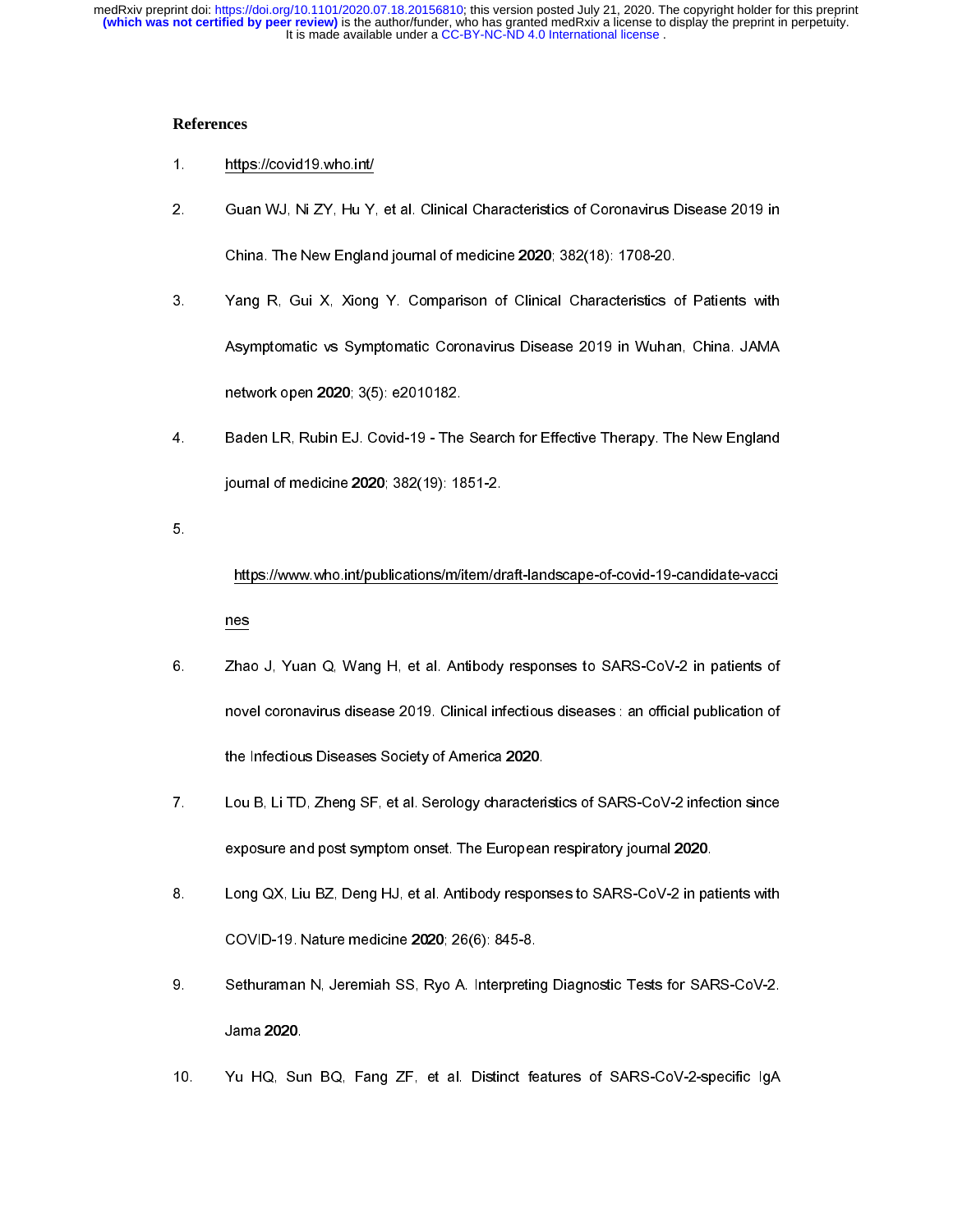It is made available under a [CC-BY-NC-ND 4.0 International license](http://creativecommons.org/licenses/by-nc-nd/4.0/) . **(which was not certified by peer review)** is the author/funder, who has granted medRxiv a license to display the preprint in perpetuity. medRxiv preprint doi: [https://doi.org/10.1101/2020.07.18.20156810;](https://doi.org/10.1101/2020.07.18.20156810) this version posted July 21, 2020. The copyright holder for this preprint

- 
- 
- 
- responses to SA<br>COVID-19 Inpatients and Convalescent Patients. Clinical infectious dofficial publication of the Infectious Diseases Society of America 2020.<br>Seow J. Graham C. Merrick B. et al. Longitudinal evaluation and d 11. COVID-19 Inpatients and Convalescent Patients. Clinical infectious diseases : an<br>12. Seow J, Graham C, Merrick B, et al. Longitudinal evaluation and decline of antibody<br>12. Seow J, Graham C, Merrick B, et al. Longitudi official publication of the Infectious Diseases Society of America 2020.<br>
Seow J. Graham C. Merrick B. et al. Longitudinal evaluation and decline of antibody<br>
responses in SARS-CoV-2 infection. medRxiv : the preprint serve Seow J, Graham C, Merrick B, et al. Longitudinal evaluation and decl<br>
responses in SARS-CoV-2 infection. medRxiv : the preprint server for the Inference SARS-CoV-2 infections. Nature medicine 2020.<br>
2020.<br>
2020.<br>
2020.<br>
20
- 
- 12. Separation Mark Covid interaction medicing the proprint server for health sciences<br>
12. Long QX, Tang XJ, Shi QL, et al. Clinical and immunological assessment of<br>
13. Long QX, Tang XJ, Shi QL, et al. Clinical and immun reponses in SARS-CoV-2 infections. Nature medicine 2020.<br>
Long QX, Tang XJ, Shi QL, et al. Clinical and immunological assessment of<br>
asymptomatic SARS-CoV-2 infections. Nature medicine 2020.<br>
Xiong H-L, Wu Y-T, Cao J-L, et ----<br>Long<br>asymr<br>Xiong<br>SARS<br>ACE2<br>Geurts<br>assays<br>2020;<br>Mo F<br>SARS<br>(Carltd<br>Okba<br>2-Spe 13. Long H-L, Wu Y-T, Cao J-L, et al. Robust neutralization assay based on<br>14. Xiong H-L, Wu Y-T, Cao J-L, et al. Robust neutralization assay based on<br>14. SARS-CoV-2 S-bearing vesicular stomatitis virus (VSV) pseudovirus a 2. Singletter Mindels, 2020, 2020; 2020, 2020; 2020, 2020, 2020, 2020, 2020, 2020, 2020, 2020, 2020, 2020, 2020, 2020, 2020, 2020, 2020, 2020, 2020, 2020, 2020, 2020, 2020, 2020, 2020, 2020, 2020, 2020, 2020, 2020, 2020, 2 14. SARS-CoV-2 S-bearing vesicular stomatis virus (VSV) pseudovirus and<br>
14. ACE2-overexpressed BHK21 cells. bioRxiv : the preprint server for biology 2020.<br>
14. Geurtsvan Kessel CH, Okba NMA, Igloi Z, et al. An evaluation SCE2-overexpressed BHK21 cells. bioRxiv : the preprint server for biology 2020.<br>
SeurtsvanKessel CH, Okba NMA, Igloi Z, et al. An evaluation of COVID-19 serological<br>
assays informs future diagnostics and exposure assessmen Geurtsvan Kessel CH, Okba NMA, Igloi Z, et al. An evaluation of COVID-19 serolo<br>assays informs future diagnostics and exposure assessment. Nature communical<br>2020; 11(1): 3436.<br>Mo H, Zeng G, Ren X, et al. Longitudinal profi 15. George assessment. Nature communications<br>
16. Mo H, Zeng G, Ren X, et al. Longitudinal profile of antibodies against<br>
16. Mo H, Zeng G, Ren X, et al. Longitudinal profile of antibodies against<br>
16. George SARS-coronavi 2020; 11(1): 3436.<br>
Mo H. Zeng G. Ren X, et al. Longitudinal profile of antibodies against<br>
SARS-coronavirus in SARS patients and their clinical significance. Respirology<br>
(Carlton, Vic) 2006; 11(1): 49-53.<br>
Okba NMA, Mull 2020; 11(1): 3438<br>Mo H, Zeng G,<br>SARS-coronavirus<br>(Carlton, Vic) 2006<br>Okba NMA, Muller<br>2-Specific Antibody<br>diseases 2020; 26(<br>Puschnik A, Lau I
- 16. Mo SARS-coronavirus in SARS patients and their clinical significance. Respirology<br>16. Mo A, Muller MA, Li W, et al. Severe Acute Respiratory Syndrome Coronavirus<br>16. Okba NMA, Muller MA, Li W, et al. Severe Acute Respi Carlton, Vic) 2006; 11(1): 49-53.<br>Ckba NMA, Muller MA, Li W, et al. Severe Acute Respiratory Syndrome Coronavirus<br>2-Specific Antibody Responses in Coronavirus Disease Patients. Emerging infectious<br>diseases 2020; 26(7): 147 Okba NMA, Muller MA, Li W, et a<br>2-Specific Antibody Responses in<br>diseases 2020; 26(7): 1478-88.<br>Puschnik A, Lau L, Cromwell E 17. 2-Specific Antibody Responses in Coronavirus Disease Patients. Emerging infectious<br>diseases 2020; 26(7): 1478-88.<br>18. Puschnik A, Lau L, Cromwell EA, Balmaseda A, Zompi S, Harris E. Correlation diseases 2020; 26(7): 1478-88.<br>Puschnik A, Lau L, Cromwell EA, Balmaseda A, Zompi S, Harris E. Correlation<br>.
- niseases 2021; 26(7): 1478-88.<br>Puschnik A, Lau L, Cromwell 18. Puschnik A, Lau L, Cromwell EA, Balmaseda A, Zompi S, Harris E. Correlation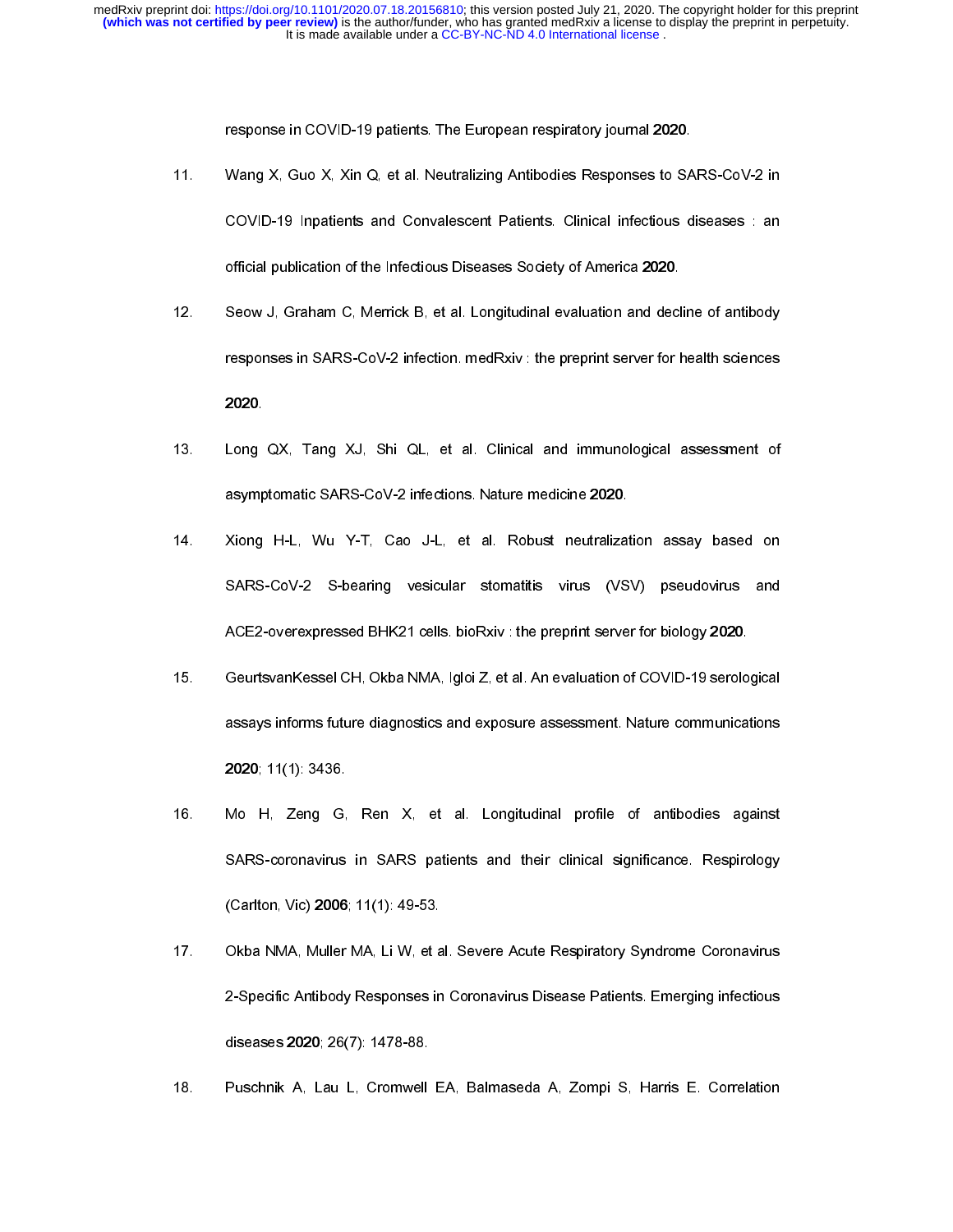- 
- 
- secondary dengue-virus 3 natural infections in humans. PLoS neglected tropical<br>diseases 2013; 7(6): e2274.<br>Skountzou I. Satyabhama L. Stavropoulou A, et al. Influenza virus-specific neutralizing<br>IgM antibodies persist for secondary dengue virus 4 numeral inference of manufactors in protections of diseases 2013, 7(6): e2274.<br>Skountzou I, Satyabhama L, Stavropoulou A, et al. Influenza virus specific neutralizing<br>IgM antibodies persist for a l Skountzou I, Satyabhama L,<br>IgM antibodies persist for a li<br>Liu STH, Lin H-M, Baine I, et<br>A matched control study. me<br>Kissler SM, Tedijanto C, Gold<br>dynamics of SARS-CoV-2 th<br>2020; 368(6493): 860-8.<br>Weitz JS, Beckett SJ, Co<br>
- 
- 
- 1gM antibodies persist for a lifetime. Clin Vaccine Immunol 2014, 21(11): 1481-9.<br>
20. Liu STH, Lin H-M, Baine I, et al. Convalescent plasma treatment of severe COVID-19:<br>
4 matched control study, medRxiv : the preprint se Unity STH, Lin H-M, Baine I, et al. Convalescent plasma treatment of severe COVID<br>A matched control study, medRxiv : the preprint server for health sciences 2020.<br>Kissler SM, Tedijanto C, Goldstein E, Grad YH, Lipsitch M, 21. Kissler SM, Tedlijanto C, Goldstein E, Grad YH, Lipsitch M. Projecting the transmission<br>21. Kissler SM, Tedijanto C, Goldstein E, Grad YH, Lipsitch M. Projecting the transmission<br>4) Amarics of SARS-CoV-2 through the po
- A matrice entire transported control in the preprint server for health science (New York, Nissler SM, Tedijanto C, Goldstein E, Grad YH, Lipsitch M. Projecting the transmit dynamics of SARS-CoV-2 through the postpandemic p dynamics of SARS-CoV-2 through the postpandemic period. Science (New York, NY)<br>
2020: 368(6493): 860-8.<br>
Weitz JS. Beckett SJ. Coenen AR. et al. Modeling shield immunity to reduce<br>
COVID-19 epidemic spread. Nature medicine 2020; 368(6493): 860-8.<br>
Weitz JS, Beckett SJ, Coenen AR, et al. Modeling shield immunity to reduce<br>
COVID-19 epidemic spread. Nature medicine 2020; 26(6): 849-54.<br>
Phelan AL, COVID-19 immunity passports and vaccination ce 2021, 2021, 2021, 2021, 2021, 2021, 2021, 2021, 2021, 2021, 2021, 2021, 2021, 2021, 2021, 2021, 2021, 2021, 2021, 2020, 2021, 357(11): 1162-3. Choe PG, Perera R, Pa Symptom Onset, South 1079-84. COVID-19 epidemic spread. Nature medicine 2020; 26(6): 849-54.<br>
22. Phelan AL. COVID-19 immunity passports and vaccination certificates: scientific,<br>
equitable, and legal challenges. Lancet (London, England) 2020; 395(1023 Phelan AL. COVID-19 immunity passports and vaccination cerequitable, and legal challenges. Lancet (London, England) 2020; 35<br>Cao WC, Liu W, Zhang PH, Zhang F, Richardus JH. Disappearan<br>SARS-associated coronavirus after rec equitable, and legal challenges. Lancet (London, England) 2020; 395(10237): 1595-8.<br>24. Cao WC, Liu W, Zhang PH, Zhang F, Richardus JH. Disappearance of antibodies to<br>5ARS-associated coronavirus after recovery. The New Eng exercise of antibodies to same of antibodies to SARS-associated coronavirus after recovery. The New England journal of medicine 2007; 357(11): 1162-3.<br>2007; 357(11): 1162-3.<br>Choe PG, Perera R, Park WB, et al. MERS-CoV Anti 24. Can We have the United States and States and SARS-associated coronavirus after recovery. The New England journal of medicine<br>2007: 357(11): 1162-3.<br>25. Choe PG, Perera R, Park WB, et al. MERS-CoV Antibody Responses 1 Y 2007; 357(11): 1162-3.<br>Choe PG, Perera R, Park WB, et al. MERS-CoV Antibody Responses 1 Year after<br>Symptom Onset, South Korea, 2015. Emerging infectious diseases 2017; 23(7):<br>1079-84. Choe PG, Perera R, P<br>Symptom Onset, Sout<br>1079-84. Symptom Onset, South Korea, 2015. Emerging infectious diseases 2017; 23(7):<br>1079-84.  $S$ <br>Symptom Onset, Symptom Onset, South Korea, 2015. Emerging infectious diseases 2017; 23(7): 23(7): 23(7): 23(7): 23(7): 23(7): 23(7): 23(7): 23(7): 23(7): 23(7): 23(7): 23(7): 23(7): 23(7): 23(7): 23(7): 23(7): 23(7):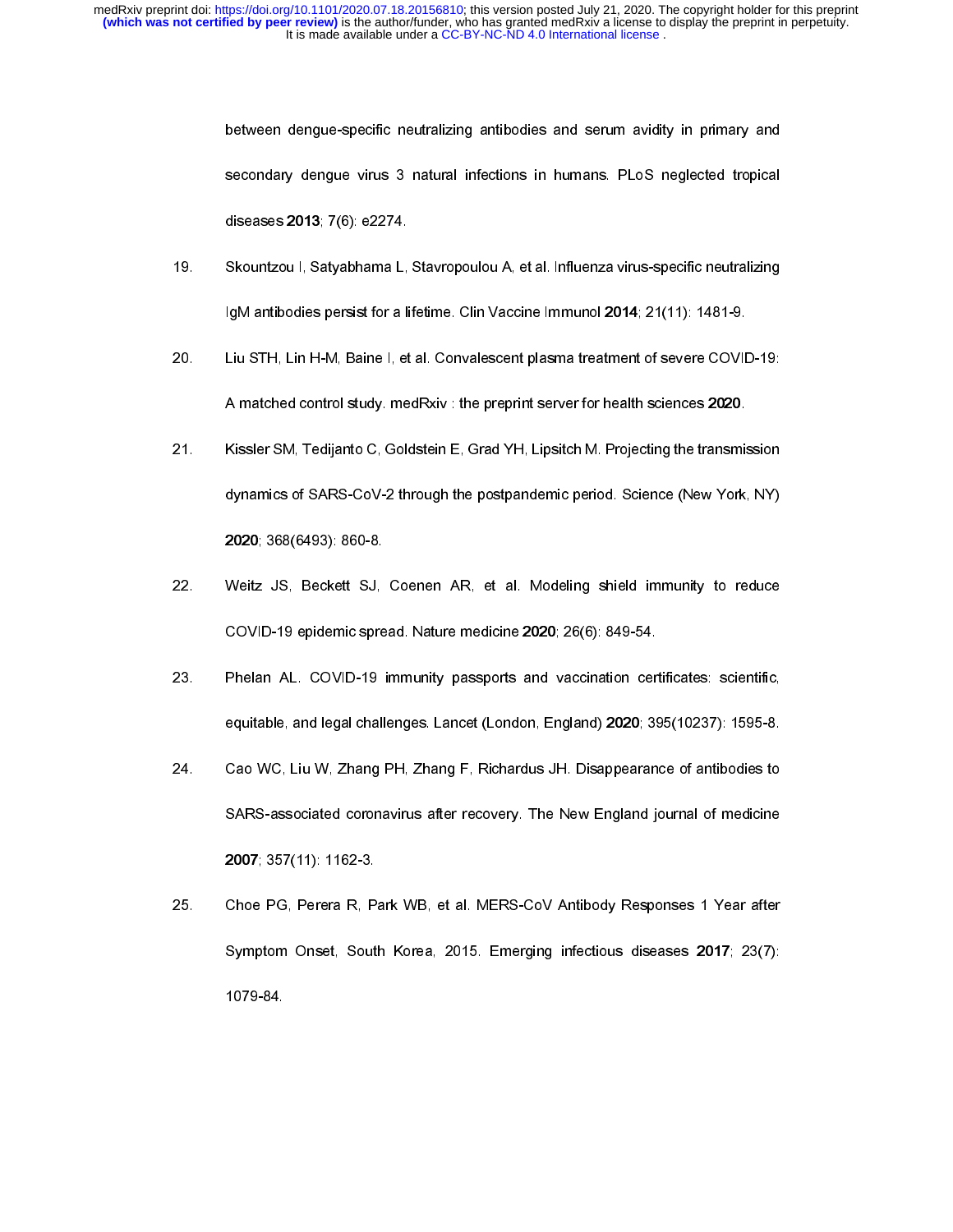|                                        | Total      |  |
|----------------------------------------|------------|--|
| Characteristics                        | $(n=34)$   |  |
| Age                                    | 52(38, 67) |  |
| <b>Sex</b>                             |            |  |
| Female                                 | 14(41.2)   |  |
| Male                                   | 20(58.8)   |  |
| Duration from onset to hospitalization | 3(2, 6)    |  |
| Time course of disease                 | 23(18, 28) |  |
| Symptom on admission                   |            |  |
| Fever                                  | 26(76.5)   |  |
| Cough                                  | 12(35.3)   |  |
| Fatigue                                | 3(8.8)     |  |
| Rhinorrhea                             | 3(8.8)     |  |
| Sore throat                            | 4(11.8)    |  |
| Diarrhea                               | 4(11.8)    |  |
| Abnormalities on Chest CT              | 34(100.0)  |  |
| Classification of disease              |            |  |
| Normal                                 | 30(88.2)   |  |
| Severe                                 | 2(5.9)     |  |
| Critical                               | 2(5.9)     |  |
| No. of blood samples in whole study    |            |  |
| Median(IQR)                            | 8(4, 10)   |  |
| Total                                  | 244        |  |
| No. of blood samples after discharge   |            |  |
| Median(IQR)                            | 3(2, 3)    |  |
| Total                                  | 93         |  |

Table 1 Study Characteristics of participants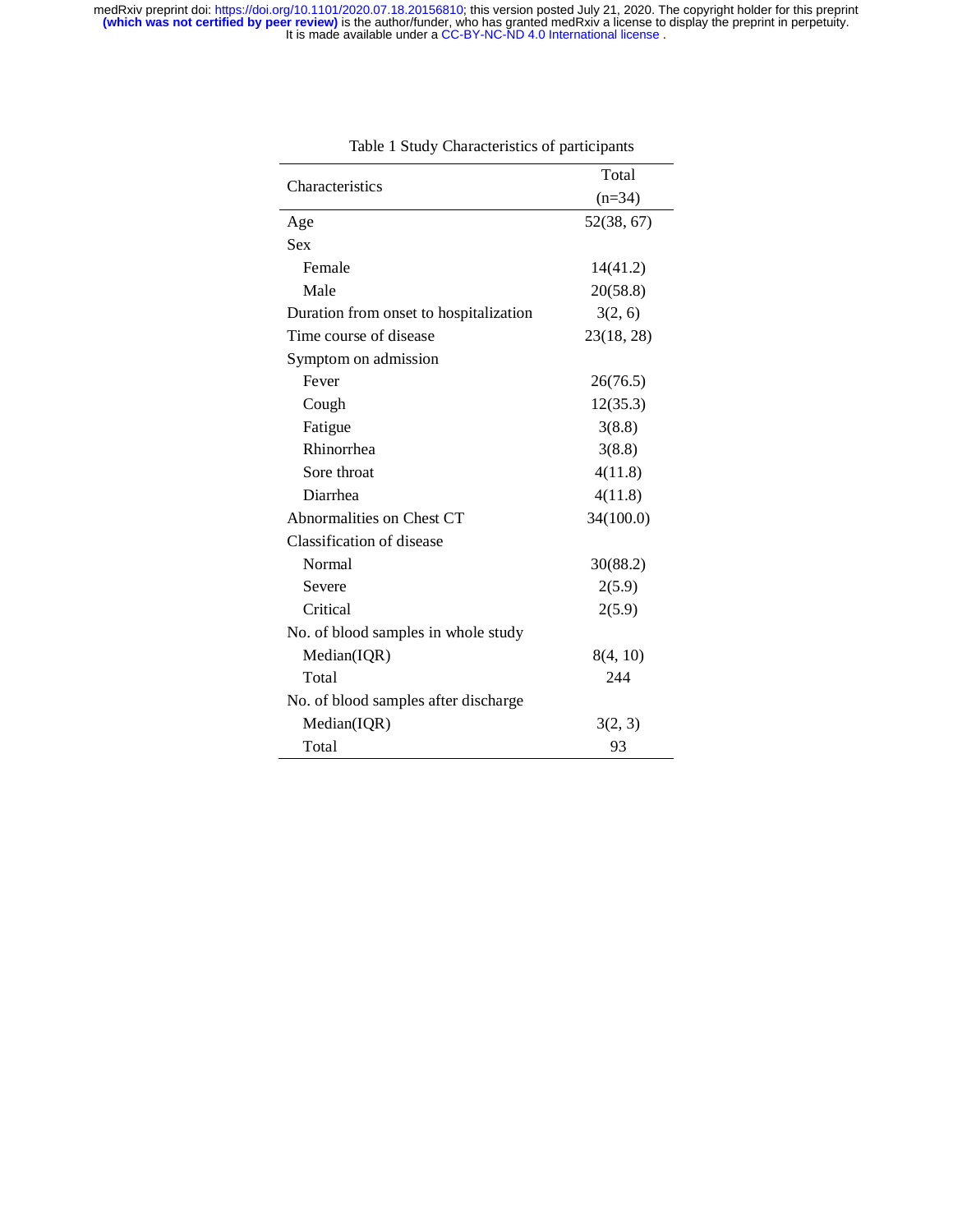|           |                                                                    |               | Table 2 Dynamic characteristics of neutralizing and binding antibodies. |              |              |
|-----------|--------------------------------------------------------------------|---------------|-------------------------------------------------------------------------|--------------|--------------|
|           | Neutralizing                                                       | Total         | <b>IgG</b>                                                              | IgM          | IgA          |
|           | Antibody                                                           | Antibody      | Antibody                                                                | Antibody     | Antibody     |
|           | Peak titers (log <sub>10</sub> , Median, IQR)                      |               |                                                                         |              |              |
|           | 3.03                                                               | 2.95          | 2.12                                                                    | 3.36         | 1.25         |
|           | (2.86, 3.69)                                                       | (2.72, 3.45)  | (1.66, 2.38)                                                            | (2.95, 3.74) | (1.06, 1.49) |
|           | Time of antibody reaching peak titer (Days postonset)              |               |                                                                         |              |              |
|           | 24.18                                                              | 23.59         | 34.49                                                                   | 21.96        | 20.47        |
|           | Ascending speed (Mean change of log <sub>10</sub> (titer) per day) |               |                                                                         |              |              |
| Day 1-5   | 0.25                                                               | 0.32          | 0.28                                                                    | 0.44         | 0.17         |
| Day 6-10  | 0.20                                                               | 0.22          | 0.22                                                                    | 0.26         | 0.13         |
| Day 11-15 | $0.08\,$                                                           | 0.09          | 0.14                                                                    | 0.10         | 0.05         |
| Day 16-20 | 0.03                                                               | 0.02          | 0.05                                                                    | 0.03         | 0.01         |
|           | Plateau of decay speed (Mean change of $log_{10}(titer)$ per day)  |               |                                                                         |              |              |
|           | $-0.006940$                                                        | $-0.009895$   | $-0.001697$                                                             | $-0.029050$  | $-0.005874$  |
|           | Half-life of antibody decay (days)                                 |               |                                                                         |              |              |
|           | 43.38                                                              | 30.42         | 177.39                                                                  | 10.36        | 51.25        |
|           | Time of antibody reversion (Months postonset, Median, IQR)         |               |                                                                         |              |              |
|           | 7.18                                                               | 10.74         | 42.72                                                                   | 4.59         | 7.78         |
|           | (6.36, 10.38)                                                      | (9.94, 12.40) | (33.75, 47.96)                                                          | (4.12, 5.03) | (6.71, 9.16) |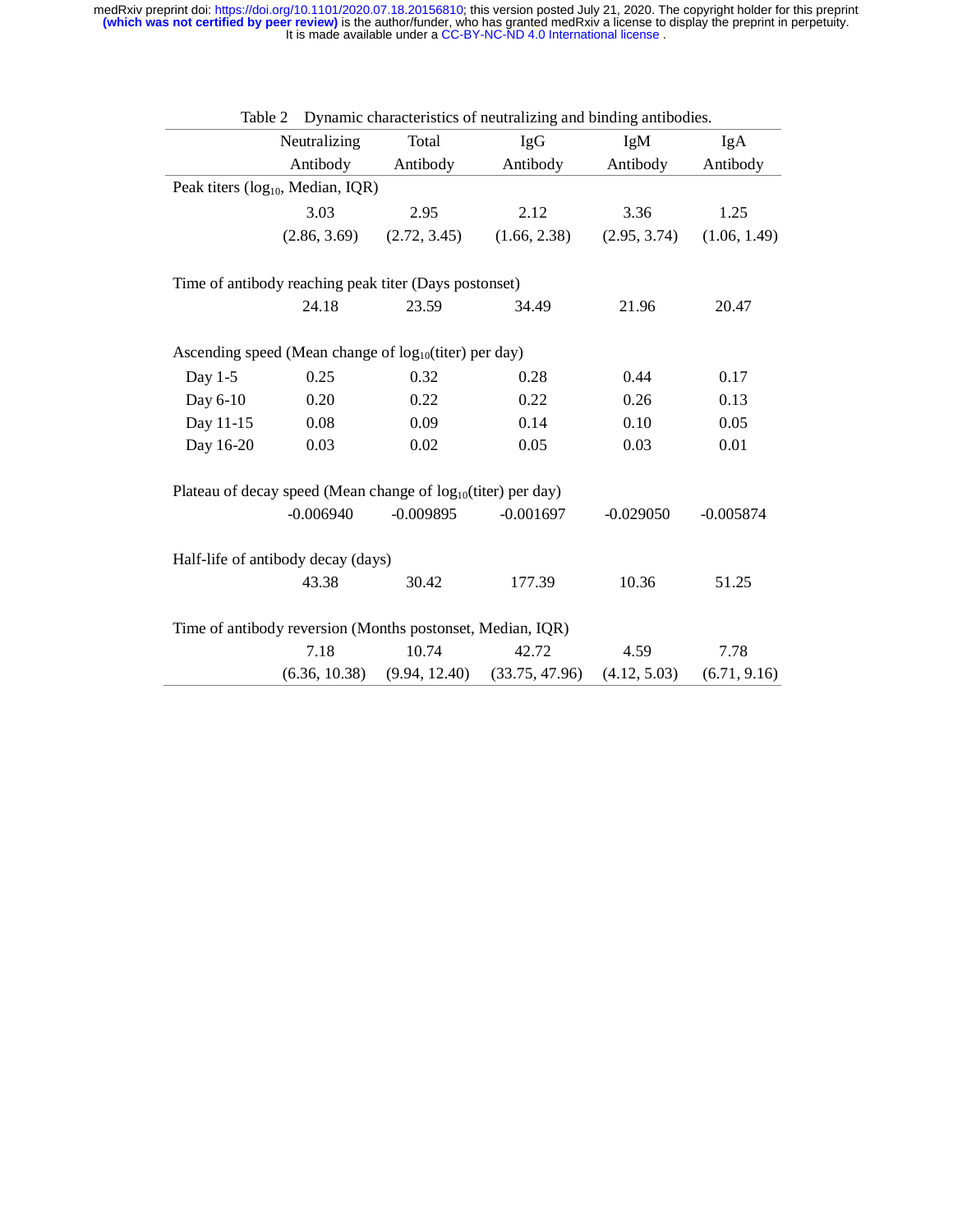|                       | IgG antibody     | IgM antibody        | IgA antibody         | Total antibody   |
|-----------------------|------------------|---------------------|----------------------|------------------|
|                       | $r(95\%CI)$      | $r(95\%CI)$         | $r(95\%CI)$          | $r(95\%CI)$      |
| Neutralizing antibody |                  |                     |                      |                  |
| All serum             | 0.59(0.50, 0.67) | 0.71(0.64, 0.77)    | 0.37(0.25, 0.48)     | 0.72(0.65, 0.78) |
| Day 1-14              | 0.80(0.65, 0.88) | 0.79(0.66, 0.88)    | 0.49(0.24, 0.68)     | 0.75(0.59, 0.85) |
| Day 15-28             | 0.71(0.60, 0.80) | 0.86(0.80, 0.90)    | 0.39(0.21, 0.55)     | 0.80(0.72, 0.86) |
| Day 29-42             | 0.38(0.06, 0.63) | 0.68(0.44, 0.82)    | $0.12(-0.22, 0.43)$  | 0.57(0.30, 0.76) |
| Day 43-               | 0.39(0.10, 0.62) | 0.36(0.04, 0.61)    | $0.18(-0.13, 0.46)$  | 0.47(0.20, 0.68) |
| Total antibody        |                  |                     |                      |                  |
| All serum             | 0.68(0.61, 0.75) | 0.74(0.68, 0.80)    | 0.45(0.34, 0.55)     |                  |
| Day 1-14              | 0.80(0.67, 0.88) | 0.90(0.84, 0.94)    | 0.64(0.45, 0.77)     |                  |
| Day 15-28             | 0.70(0.58, 0.79) | 0.77(0.68, 0.84)    | 0.38(0.20, 0.54)     |                  |
| Day 29-42             | 0.46(0.15, 0.68) | 0.73(0.52, 0.85)    | $-0.01(-0.34, 0.32)$ |                  |
| Day 43-               | 0.78(0.62, 0.88) | $0.27(-0.06, 0.54)$ | 0.36(0.07, 0.60)     |                  |

Table 3 Correlation between neutralizing, total antibodies and IgG, IgA, IgM antibody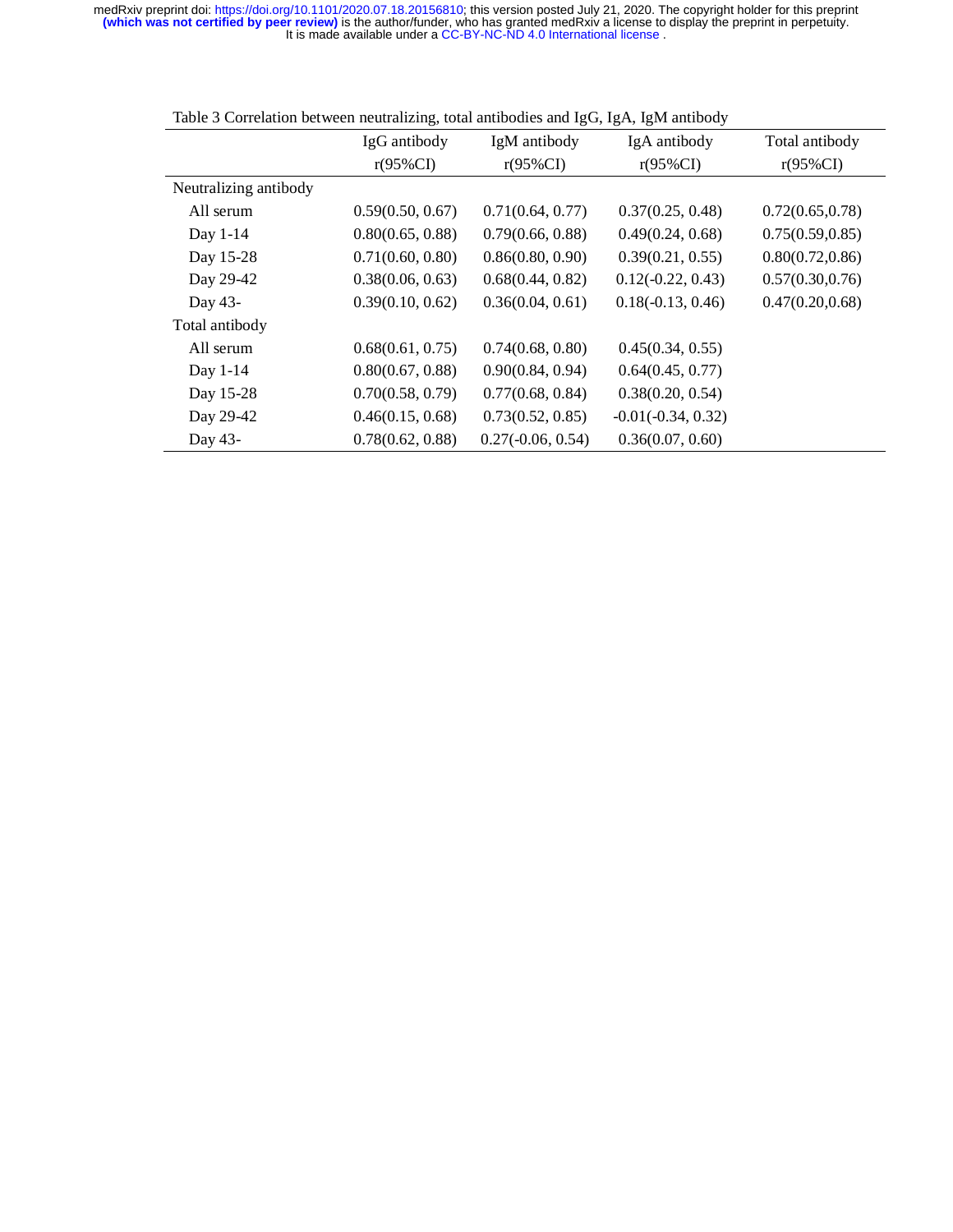|                       | Standardized $\beta$ regression coefficient |          |          |       |
|-----------------------|---------------------------------------------|----------|----------|-------|
|                       | <b>IgG</b>                                  | IgM      | IgA      | $R^2$ |
|                       | antibody                                    | antibody | antibody |       |
| Neutralizing antibody |                                             |          |          |       |
| All serum             | 0.48                                        | 0.53     | $-0.02$  | 0.78  |
| Day 1-14              | 0.59                                        | 0.44     | $-0.05$  | 0.88  |
| Day 15-28             | 0.39                                        | 0.70     | $-0.14$  | 0.82  |
| Day 29-42             | 0.27                                        | 0.59     | 0.07     | 0.43  |
| Day 43-               | 0.39                                        | 0.55     | $-0.02$  | 0.41  |
| Total antibody        |                                             |          |          |       |
| All serum             | 0.48                                        | 0.50     | 0.03     | 0.77  |
| Day 1-14              | 0.25                                        | 0.73     | 0.002    | 0.89  |
| Day 15-28             | 0.44                                        | 0.58     | $-0.13$  | 0.70  |
| Day 29-42             | 0.48                                        | 0.45     | $-0.17$  | 0.41  |
| Day 43-               | 0.84                                        | 0.25     | $-0.12$  | 0.66  |

| Table 4 Multiple regression analysis for the association between Neutralizing, total antibody |
|-----------------------------------------------------------------------------------------------|
| and IgG, IgM and IgA antibodies                                                               |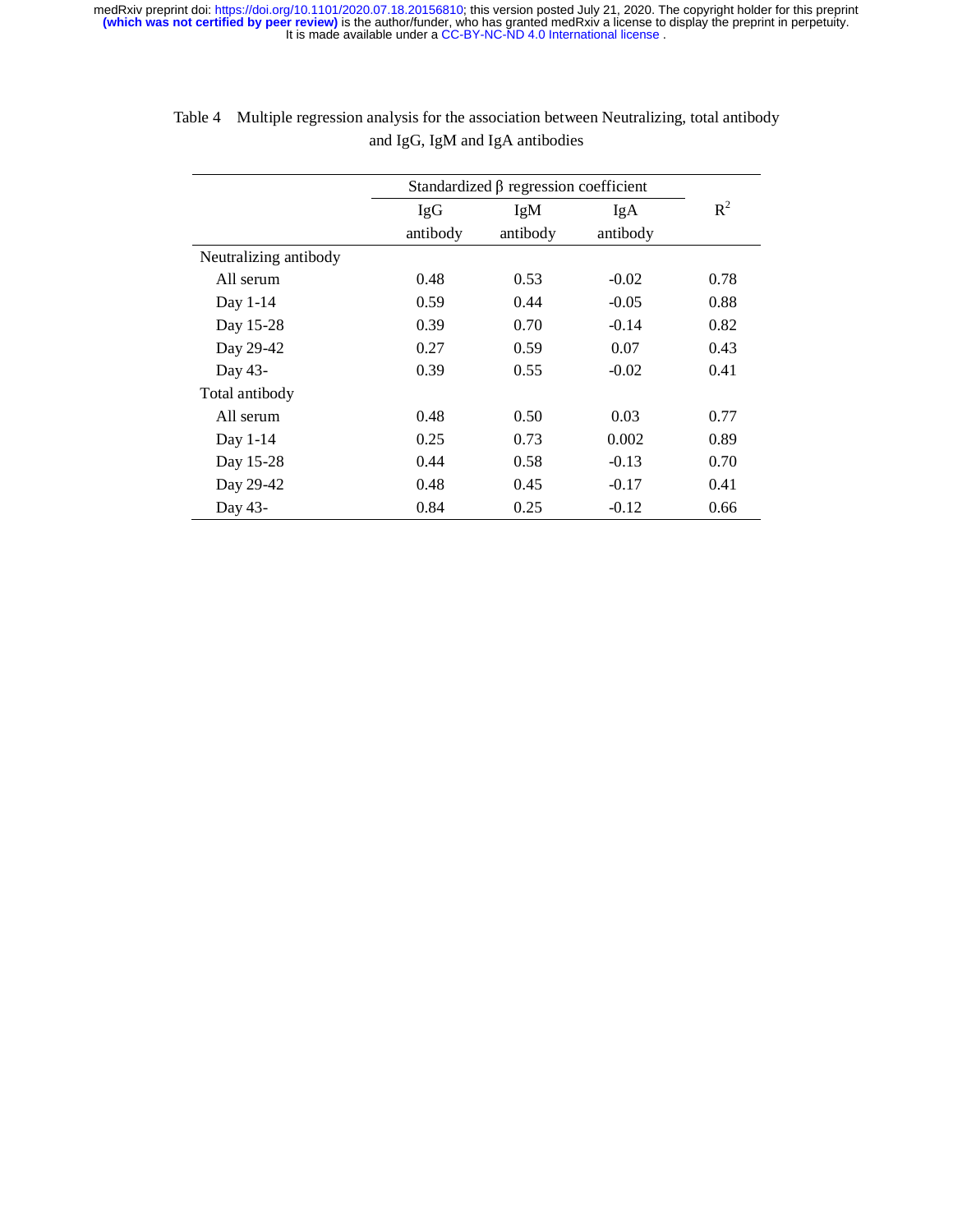

Figure 1 Response of neutralizing, total, IgG, IgM, and IgA antibodies against SARS-CoV-2. (A) Neutralizing antibodies changes of all patients; (B) Total antibodies changes of all patients; (C) IgG antibodies changes of all patients; (D) IgM antibodies changes of all patients; (E) IgA antibodies changes of all patients; (F) Estimated dynamic changes of neutralizing, total, IgG, IgM, and IgA antibodies